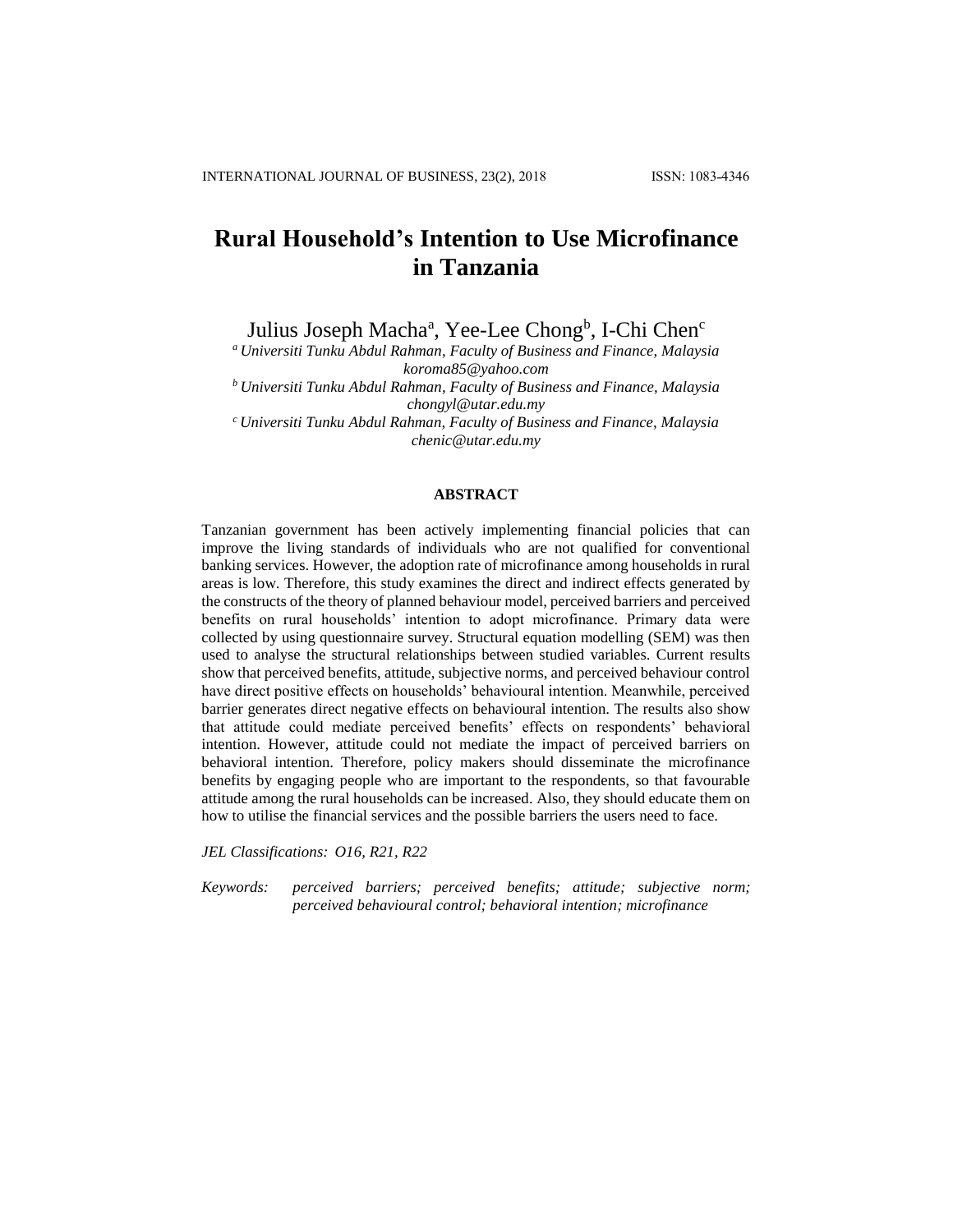## **I. INTRODUCTION**

Microfinance, which include micro-credit, savings and micro-insurance (Consultative Group to Assist the Poor, 2012) is an economic development approach used by the government to assist households who are not qualified for conventional financial schemes (Ashraf and Ibrahim, 2014; Yuge, 2011). Microfinance has been a successful tool in helping low-income households to accumulate assets, boosting their incomes and eventually improving their standard of living. Despite of the implementation of various financial promotional campaigns activated by private and public sectors, the adoption rate of microfinance among the households was low in developing countries, for example 22% in Tanzania and 24% in Sub-Saharan Africa compared to 50% in the worldwide (Demirgüç-Kunt and Klapper, 2012; Bank of Tanzania, 2013).

In Tanzania, most of the households who are not qualified for conventional banking services live in rural areas (National Bureau of Statistics 2013). Despite of the diverse government efforts to facilitate provision of financial services in the rural areas, yet the poverty level in Tanzania is high (28.2%) compared to other African countries like Uganda and Botswana (FinScope, 2013). Moreover about 90% of the poor people live in the rural areas. Therefore, microfinance could enable rural households to boost their income through improved agricultural output by employing modern farming techniques. In Tanzania agriculture is considered to be the backbone of the economy because it contributes large proportion of the Gross Domestic Product (GDP), employment, raw materials for industries and national food security (Ministry of Agriculture Food Security and Cooperatives 2015).

Formal microfinance services are provided by licensed commercial banks, nonbank financial institutions, savings and credit cooperative societies (SACCO) and financial non-government organizations (NGO) (Triodos Facet 2007). To enable more targeted users to meet the minimum requirements for the financial services, the service providers encourage the potential users to apply microfinance services such as microloans in groups, rather than individually. Low adoption of microfinance could be plausibly caused by the following reasons: the fear of losing personal assets if they fail to settle their own or other group member's outstanding loans (termed as perceived barrier) and thereby increases their unfavourable attitude towards the use of microfinance which in turn reduces their intention to adopt microfinance (Bank of Tanzania, 2014; Mahlanza, 2015).

Secondly, limited knowledge of the benefits that could be acquired from the usage of microfinance could cause the rural households to develop unfavourable attitude towards microfinance and this could eventually decrease their intention to adopt microfinance too (FSDT, 2014). Thirdly, social pressure that need to be borne by households as a result of negative opinions given by people who are important to them (termed as subjective norm) may affect the household's intention to adopt microfinance services (Chogo and Sedoyeka, 2015). The lack of basic financial knowledge on how to utilise the microfinance services (termed as perceived behavioural control) to increase their farming or business outputs could reduce the household's adoption intention of microfinance as well (Bank of Tanzania, 2014). Therefore, this study intends to achieve the following objectives in order to address the problems above.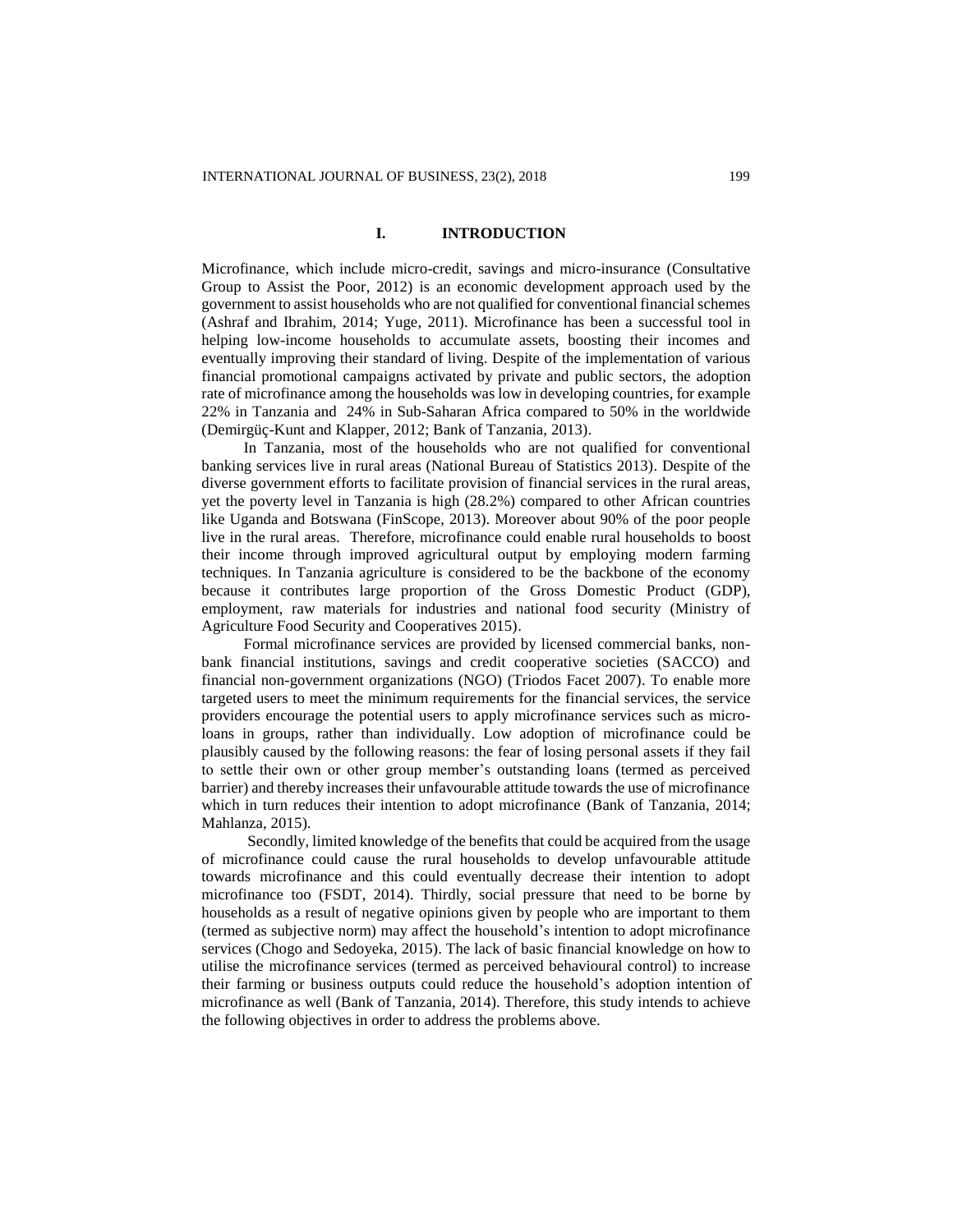## **A. Research Objectives**

1) To examine the direct effects that can be generated by perceived barriers, perceived benefits, attitude, subjective norm, and perceived behavioural control on households' intention to use microfinance in Tanzania; and

2) To investigate the mediation effects of perceived benefits and perceived barriers on households' intention to use microfinance through attitude.

#### **II. LITERATURE REVIEW**

Microfinance studies in Tanzania tended to focus on solving issues related to the impacts that can be generated by microfinance to studied community, loan repayment behaviours, savings behaviour, and factors that could limit the growth of microfinance institutions (Mukama *et al.,* 2005; Kato and Kratzer, 2013; Kessy and Urio, 2006; Kipesha, 2013). Most of the previous studies have confirmed the ability of microfinance to enhance agricultural productivity (Girabi *et al*., 2013). However, because of various factors that include high interest rates and lack of understanding of microfinance benefits deterred some of the Tanzanians rural households' intention to use microfinance services. Ahlen (2012); Mohamed and Ahmed (2015); Morduch and Haley (2002) support the positive impact of microfinance on improving households ability to meet consumption needs, enhance investments, improve living standards and reduction of poverty. Mwatsika (2015) claims that rural communities could be aware of the existence of the formal financial institutions yet they do not utilize services. The non-utilization could probably result from rural community's low level of education, excessive charges by the MFIs and stringent requirements for collateral.

Notwithstanding diverse studies that were carried out about microfinance in Tanzania, however limited studies investigated behavioural factors that could influence household's intention to use microfinance. In order to address the behavioral problems of this study the theory of planned behaviour (TPB) was adapted. TPB can provide explanation on how individual's perceptions influence their actions (Ajzen, 1991). The understanding of the behavioral factors that influence households' intention to use microfinance services provides useful input for policy makers and practitioners to promote the use of microfinance to increase agricultural production. For instance the increased agricultural production facilitate the achievement of the country's vision 2025 of being the middle income country like Malaysia and Indonesia (The United Republic of Tanzania President's Office Planning Commission, 2009).

Various behavioural theories can be used to address current research problems such as theory of reasoned action (TRA), theory of planned behaviour (TPB), and technology acceptance model (TAM) (Ajzen, 1991; Fishbein and Ajzen, 1975; Davis, 1989). TRA explains that an individual will perform certain act if that person has positive intention to perform that act and the behavioural intention is driven by the effects generated by attitude and subjective norms (Fishbein and Ajzen, 1975). The theory assumes that respondents' behaviour is under volitional control and therefore, TRA may not be suitably used as a basic research model if the respondent is constrained by certain factors such as possessing only limited knowledge, skills, money or cooperation from others. As the result, Ajzen (1991) modified TRA by including an additional variable, perceived behaviour control in a new model, theory of planned behaviour (TPB).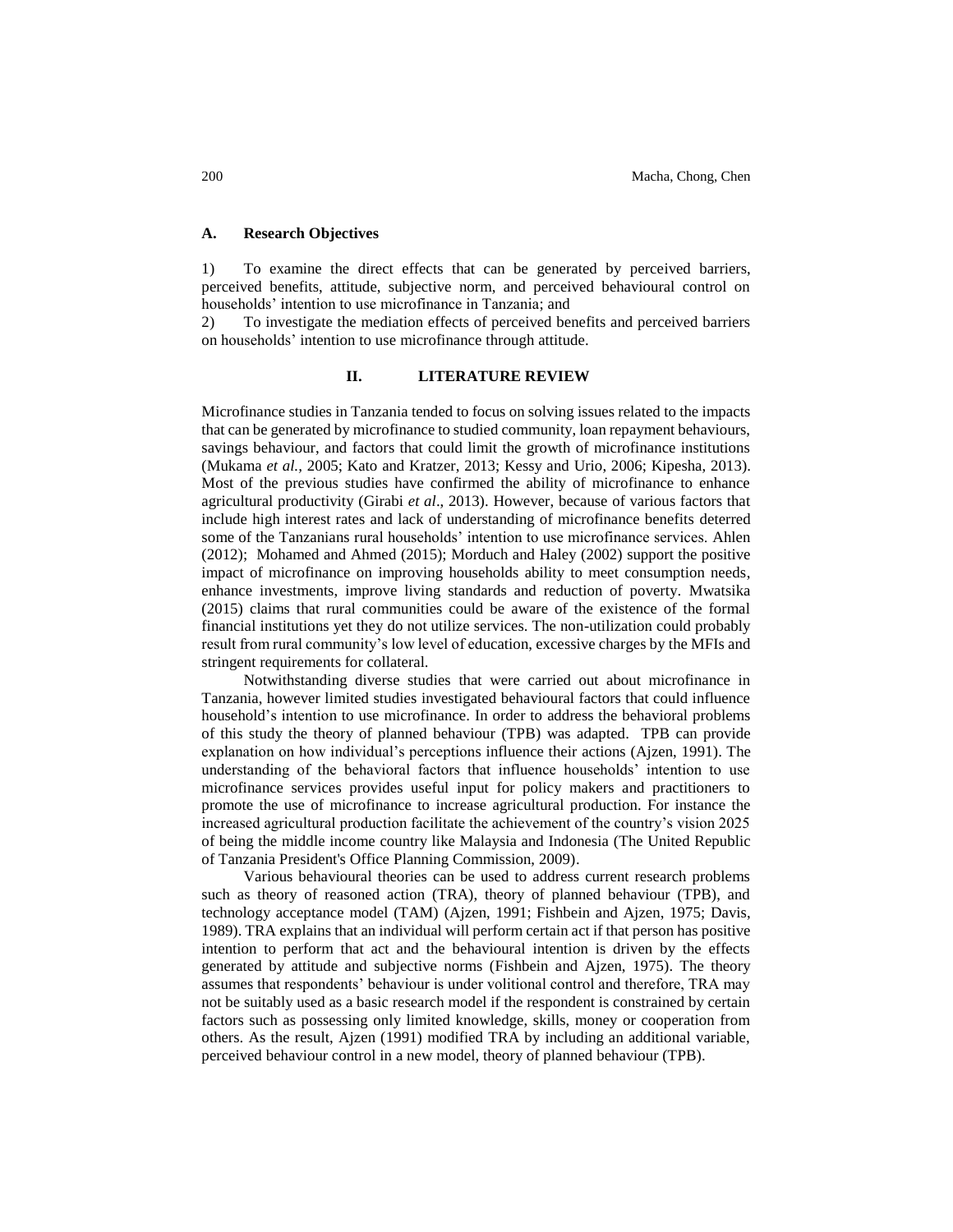The TPB model has been used in various research areas that have been carried out worldwide such as adoption of electronic banking; performing entrepreneurial business; and using mobile healthcare services (Krueger Jr. *et al*., 2000; Shanmugam *et al.,* 2014; Deng *et al*., 2013). Most of the past studies have confirmed the relationships between TPB's constructs (Kisaka, 2014; Abdul Adis *et al*. 2015,). Therefore, this study is using TPB as the basic theory because the theory can address the problems related to attitude, subjective norm, and perceived behavioural control. Furthermore, limited studies have used TPB to predict households' intention to use microfinance in a developing country rural setting.

Ajzen (1991) encouraged researchers to modify TPB model if the modification can explain the respondents' behavioral intention more comprehensively. Thus, this study modified TPB by adding two variables: perceived barriers and perceived benefits to address current study's research problems (see Figure 1). Both perceived barriers and perceived benefits variables had been tested in different research contexts such as computer security, reading and writing short messages (SMS) driving behaviour and water saving behaviour (Claar and Johnson, 2010; Chuah *et al*., 2016; Knowlden and Sharma, 2012; Morowatisharifabad *et al*., 2012). However, limited studies in finance context have tested the direct and indirect effects that can be created by TPB's constructs (attitude, subjective norms and perceived behaviour control), perceived barriers and perceived benefits on behavioural intention.

#### **A. Conceptual Model and Hypotheses**

Figure 1 presents the theoretical model that was developed for this study based on the theory of planned behaviour (TPB). The research model indicates the constructs that influence rural households' intention to use microfinance services. To examine the direct relationship between the independent constructs (perceived barriers, perceived benefits, attitude, subjective norm, and perceived behavioural control and dependent construct (behavioural intention) five hypotheses were developed (H1, H3, H5, H6, and H7). Furthermore, the mediation effect was investigated through developing two hypotheses (H8a and 8b). Therefore, seven hypotheses were developed to achieve two research objectives of this study. However, it was necessary to develop other hypotheses (H2 and H4) to complement the mediation analysis, but they had no direct impact on the dependent variable.

In current study, perceived barriers represents household's belief about the probable negative consequences such as perceived tangible and intangible costs that a person need to bear if microfinance is adopted. This variable can generate direct and indirect effects to behavioural intention. If respondents strongly believe that negative consequences may follow up as the result of their engagement in microfinance, their behavioural intention could be directly affected. Studies in different research contexts had confirmed the direct and negative relationship between perceived barriers and behavioural intention (Cacciotti and Hayton, 2014; Jebarajakirthy and Lobo, 2014; Leung *et al*, 2012; Shariff, Amran, and Goh, 2012; Shinnar, Giacomin, and Janssen, 2012). In the meantime, indirect effects of perceived barriers can happen as well. Respondents' attitude could become more negative if they may need to endure more perceived barriers and this will eventually reduce their intention to adopt microfinance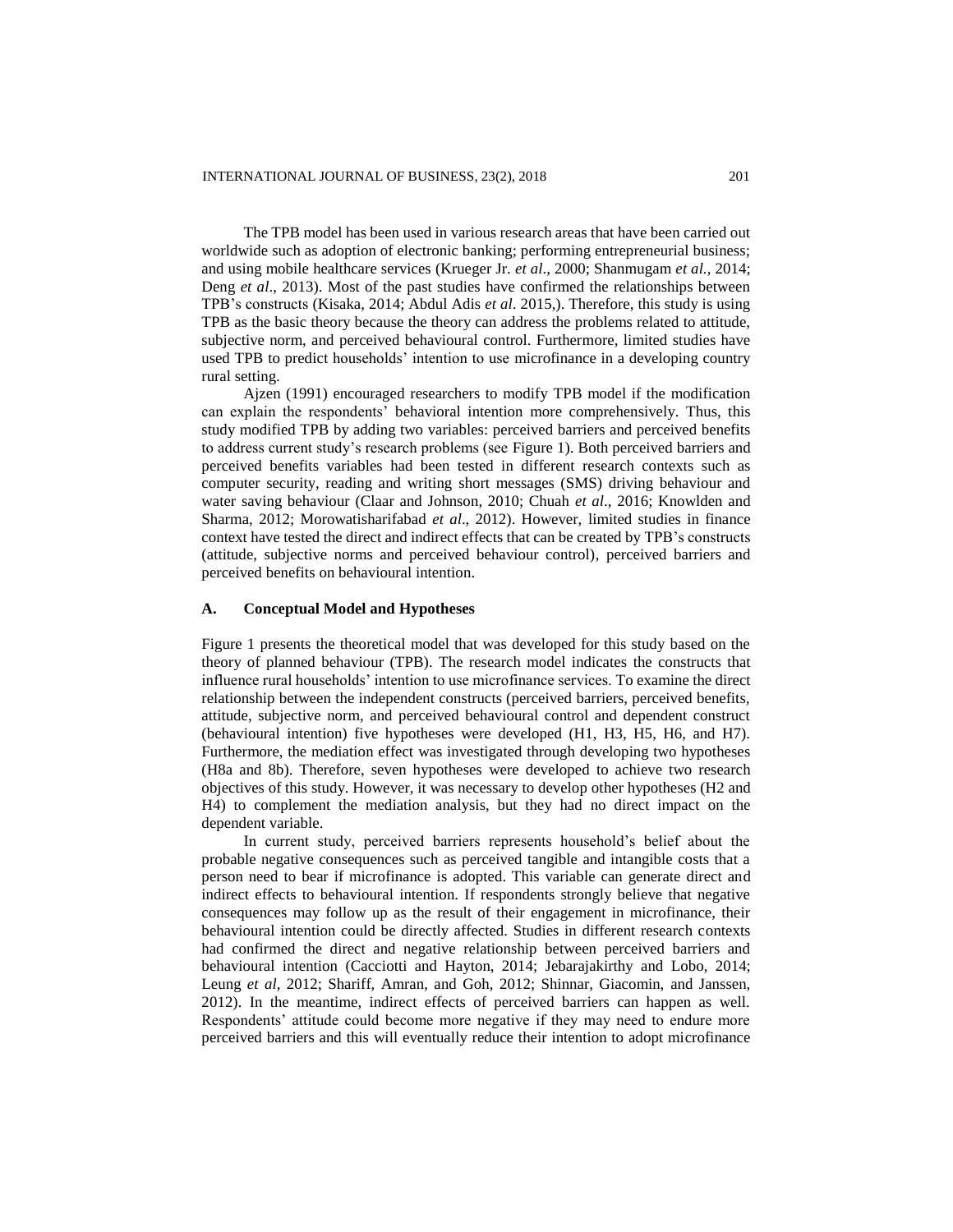(Ifelunin and Elizabeth 2013). This is supported by the studies carried out by Arnaut (2015); Jebarajakirthy and Lobo (2014); Malebana (2015).



Note: H1-7: hypotheses (Direct relationships); H8a-8b: Hypotheses (Mediation)

In summary, we hypothesize that:

- H1: Perceived barriers can generate direct negative effect on the households' intention to adopt microfinance.
- H2: Perceived barriers can generate direct negative effect on the households' attitude.

From H1 and H2, we predict that:

H8a: The relationship between perceived barriers and households' intention is mediated by households' attitude.

The term perceived benefits is referring to households' perception about the probable positive outcome that can be gained as the result of microfinance adoption. Past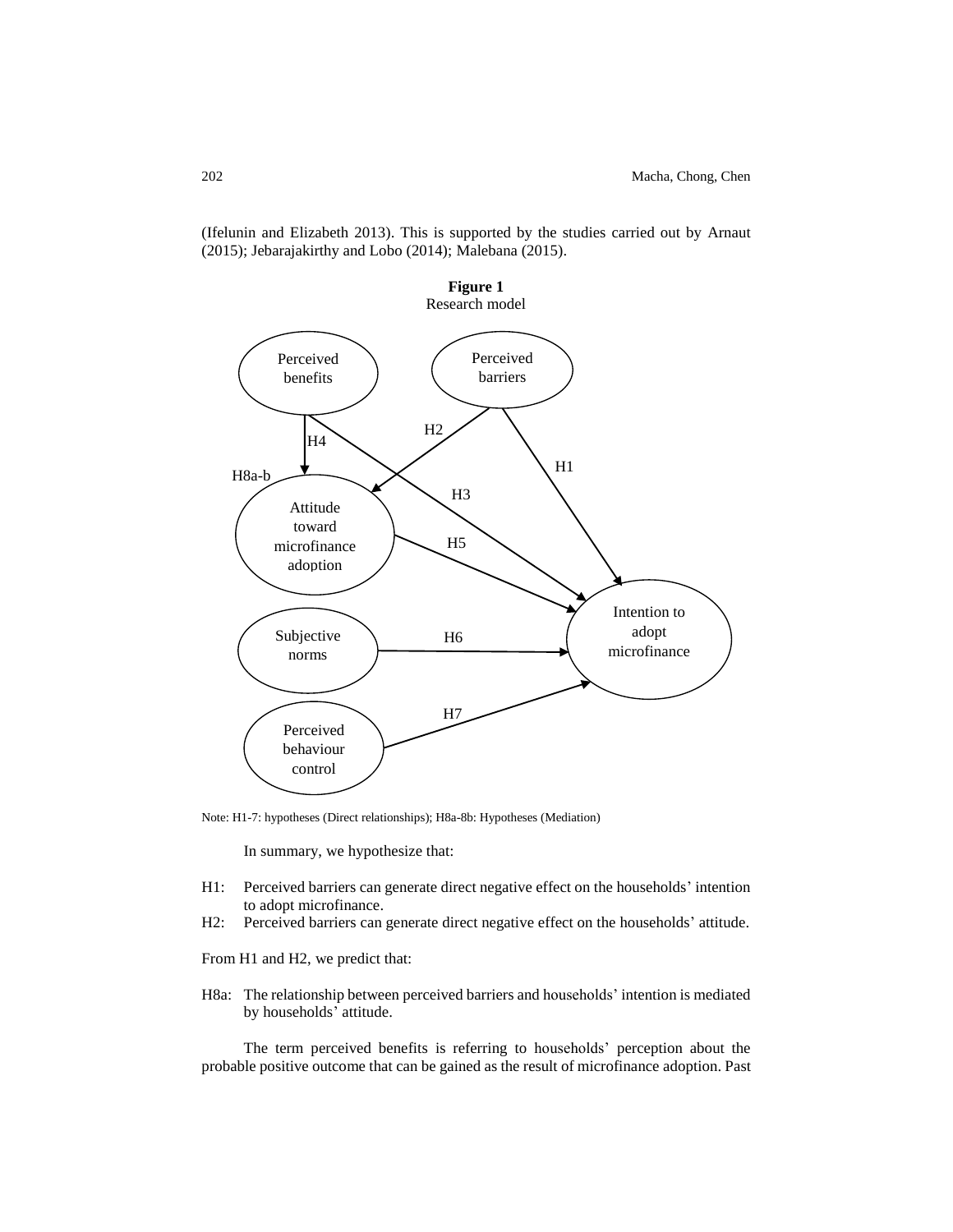studies suggest that perceived benefits could generate direct and positive relationship on behavioural intention (Lin *et al*., 2013; Ng *et al.,* 2009; Shanmugam *et al*., 2014; Tanadi *et al.,* 2015). This implies that individuals' lack of understanding of the benefits which could be generated from the use of certain financial products or services would lead to decline of the behavioral intention. In addition, past studies also suggest that the effect of perceived benefits on behavioural intention could be mediated by individuals' attitude toward the studied subject (Liu *et al.,* 2012; Wani and Malik, 2013; Lee, 2009; Shanmugam *et al.*, 2014). Rural households' believe about the ability of microfinance to accomplish financial needs and availability of variety of financial services in Tanzania would develop favourable attitude and subsequently enhance their intention to use microfinance. Therefore, this study predicts that:

- H3: Perceived benefits can generate direct positive effect on the households' intention to adopt microfinance.
- H4: Perceived benefits can generate direct positive effect on the households' attitude.

From H3 and H4, current authors summarize the effects as follows:

H8b: The relationship between perceived benefits and intention to adopt microfinance is mediated by households' attitude.

The attitude shows the degree to which a household has favourable appraisal about their participation in microfinance services. The following researchers suggest that attitude could generate direct and positive relationship on behavioural intention: Alam, Janor, Zanariah, Wel, and Ahsan (2012); Putit and Johan (2015); Shah Alam and Sayuti (2011); Tsordia and Papadimitriou (2015). Therefore, households' intention to use microfinance would be higher if they favour the adoption of microfinance.

H5: Households' attitude toward the adoption of microfinance can generate direct positive effect on their intention to adopt microfinance.

Subjective norm reflects the perceived social pressure that households need to undertake if they are interested to use microfinance. The social pressure could be from family members, friends, siblings or community members who could influence respondents' intention to perform certain behaviour. According to past researchers, if respondents are willing to align their behaviour according to other people's opinion, the relationship between subjective norm and behavioural intention would be positively related (Alsmady, Rahman, and Muhammad, 2014; Ashraf and Ibrahim, 2014; Mishra, 2014; Tsordia and Papadimitriou, 2015). As the current respondents lack knowledge on how microfinance could assist them to increase the business outputs, they may need to refer to other people who are important to them before adopting the microfinance. Furthermore, Tanzanians are practicing collectivist culture. Based on that premise, this study predicts that:

H6: Subjective norm can generate direct positive effect on households' intention to adopt microfinance.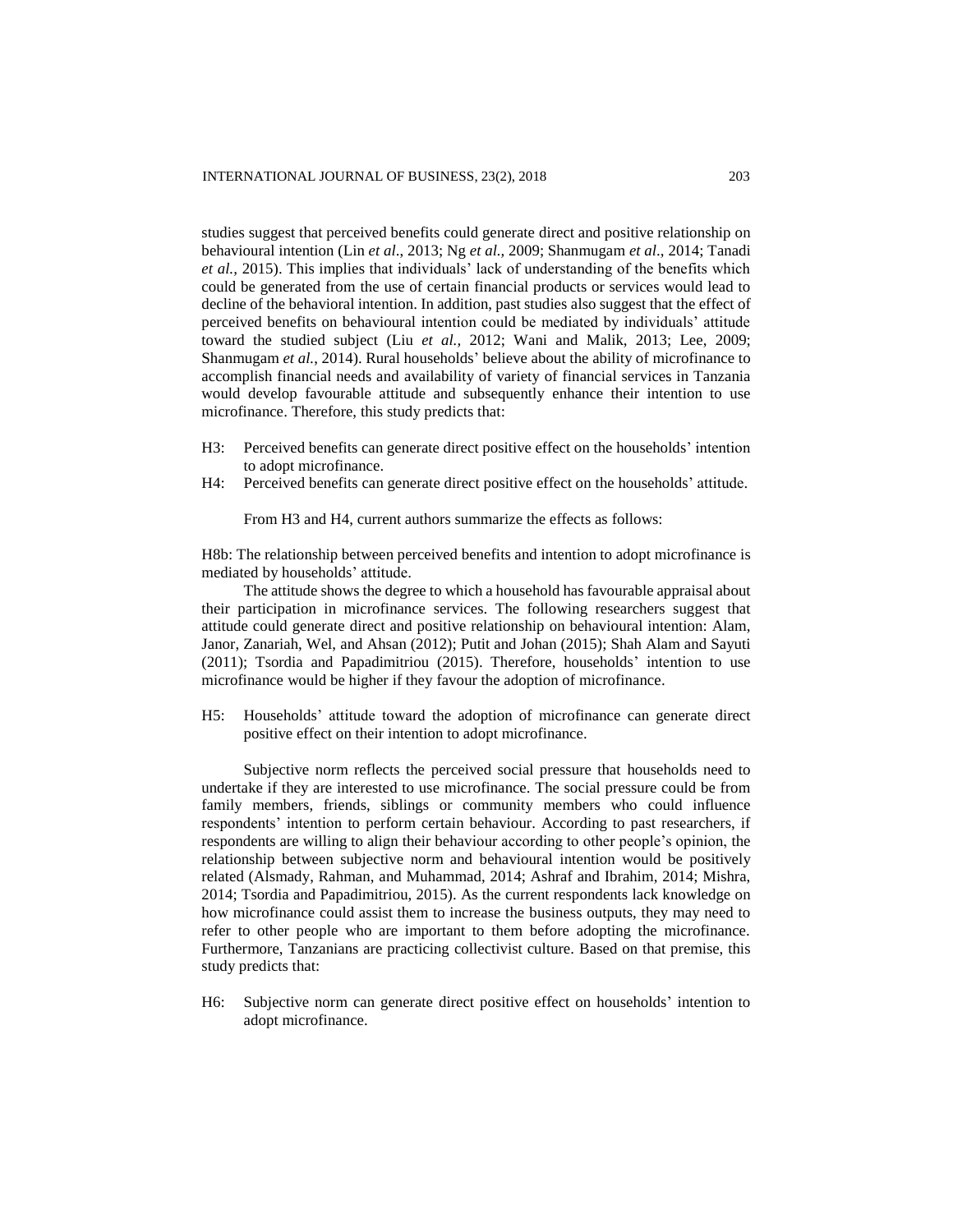Perceived behaviour control refers to households' perception of the feasibility to use microfinance given the presence or absence of indispensable resources and opportunities. This implies that respondents would have higher intention to use microfinance if they have requisite resources such as knowledge, skills, or cooperation from other people or public or private agencies. The relationship between perceived behaviour control and behavioral intention had been confirmed in different research contexts such as Islamic banking services, Internet stock broking, and commercial zakat service (Amin *et al.*, 2014; Heikal and Khaddafi, 2014; Gopi and Ramayah, 2007; Rezaie and Abadi, 2012; Alam *et al*., 2012). Hence, the current study hypothesizes that households' behavioural intention will increase when they have the necessary resources and/or could become more knowledgeable about microfinance.

H7: Perceived behaviour control can generate direct positive effect on households' intention to adopt microfinance.

## **III. RESEARCH METHODOLOGY**

Majority of Tanzanians (70.9%) live in rural areas and most of them are engaged in agricultural activities (National Bureau of Statistics 2013). Therefore, this study is targeting the rural households, aged 18 years and above that own an average 0.9 to 3 hectares of land (Rugumamu, 2014; Wolter, 2008) and have not adopted microfinance scheme. Respondents were selected from five geographical zones: coastal, northern, southern highland, lake zone and central zone because majority of the rural households lived in the areas (National Bureau of Statistics, 2014).

This study adopted quantitative research approach because it permits testing of the proposed research hypotheses through inferential statistics and the generalization of the study results among the rural households. The total population of rural households in Tanzania that engage in farming activities and aged 18 years or more was 8,788,143 (National Bureau of Statistics, 2014). The minimum sample size of 400 respondents was determined through the Yamane (1967) formula where its assumptions were met in this study that include random sampling and homogeneity of population elements.

Stratified and multistage probability sampling techniques were used because the population in each zone could be equitably selected as the study's respondents. In the first stage of sampling process, population is divided into five geographical zones in Tanzania mainland. In the subsequent stages, multistage sampling technique is used to select the representative regions, districts, wards and villages located in each zone. In the final stage, 600 respondents were selected from five villages by using simple random technique.

Questionnaires were administered by using drop-off and pick-up (DOPU) method. The method can provide higher response rate because the questionnaires were physically distributed to and collected from respondents on the same or following day. Other distribution methods such as postage mails or emails could not be suitable for this study because the infrastructure and communication system in rural areas were not well developed. Five hundred thirty six questionnaires were collected and 47 questionnaires were voided due to the missing data. Nevertheless, the amount of useable answered questionnaire is sufficient for statistical analysis tests (Schlomer *et al*., 2010; Chandio, 2011).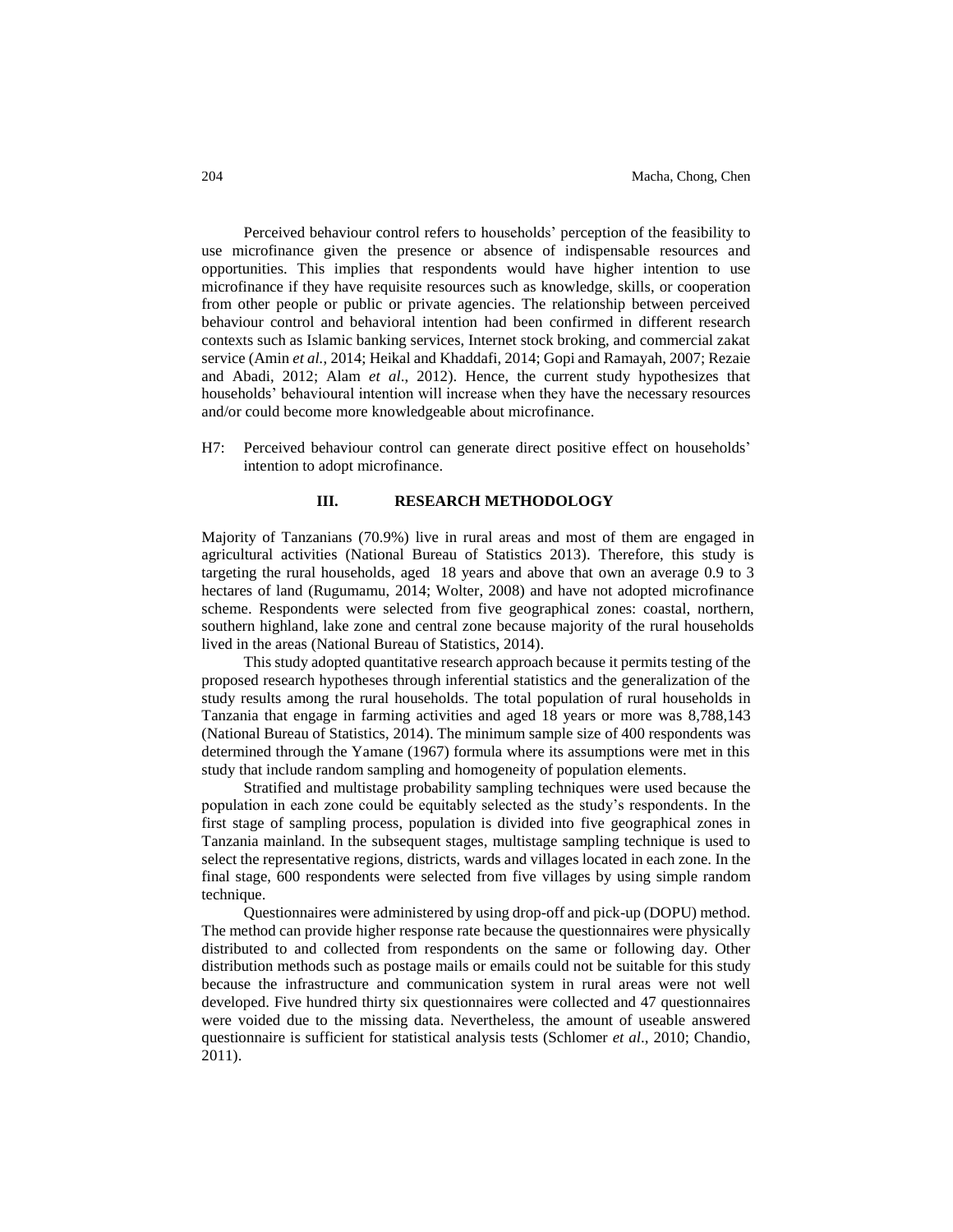Each questionnaire was prepared in two languages: English and Swahili (the national language in Tanzania). Each studied variable's item was measured by using 5 point Likert scale; ranging from strongly disagree (1) to strongly agree (5). Pretest was carried out to ensure that the statement used to measure each item in current study's questionnaire could reflect the original intended measurement. According to Presser *et al.* (2004), sample size of between 20 to 50 respondents is adequate for pretesting. Therefore, fifty academic and financial industry experts were employed to suggest improvement on each item statement's lengthiness, formatting, and wording.

Following the pretest, minor amendments were made and amended questionnaires were distributed for the main study. The main study's quantitative data were analysed by using two stages approach (Anderson and Gerbing, 1988). First, confirmatory factor analysis (CFA) was used to validate measurement model by assessing the unidimensionality, validity and reliability of latent variables. Then, structural model was built up by using IBMAMOS version 21.0 to test and confirm the hypotheses, subsequent the validation of the measurement model.

Furthermore, bias corrected bootstrap method was employed to assess the mediation effects (H8a and H8b) because of its strong statistical power and it does not impose strict assumptions about normality of the data distribution (Preacher and Hayes, 2008; Fritz *et al.,* 2012). According to Schleider, Patel, Krumholz, Chorpita, and Weisz (2015), mediation effect would occur if the lower and upper boundary determined at 95% confidence interval do not include zero.

#### **IV. RESULTS AND DISCUSSIONS**

#### **A. Respondents' Demographic Profiles**

The respondents profile indicates about 98% of the participants who were within the productive age of 18 to 64 years. In terms of gender distribution, the proportion of female respondents (59%) was slightly higher than males (41%). This demonstrates that rural population consists of more females compared to men (Food and Agricultural Organization, 2014). The results indicate the majority of the respondents were married (68%) and few of them were single (32%). Moreover, about 89% of the participants had non-tertiary education level and 11% had tertiary education. The results reflect the highest level of education achieved by the majority of the individuals in the rural area.

## **B. Structural Equation Modelling**

In order to achieve the objectives of the current study, the structural equation modelling (SEM) with two stages approach was used.

## **1. Assessment of measurement model**

Table 1 indicates that the fit indices for initial measurement model were below the acceptable threshold (Schumacker and Loamx, 2010; Kline, 2011). Poor model fit was detected as a result of the low factor loading scores (below 0.5) shown by five measurement items (Awang, 2015; Fornell and Larcker, 1981).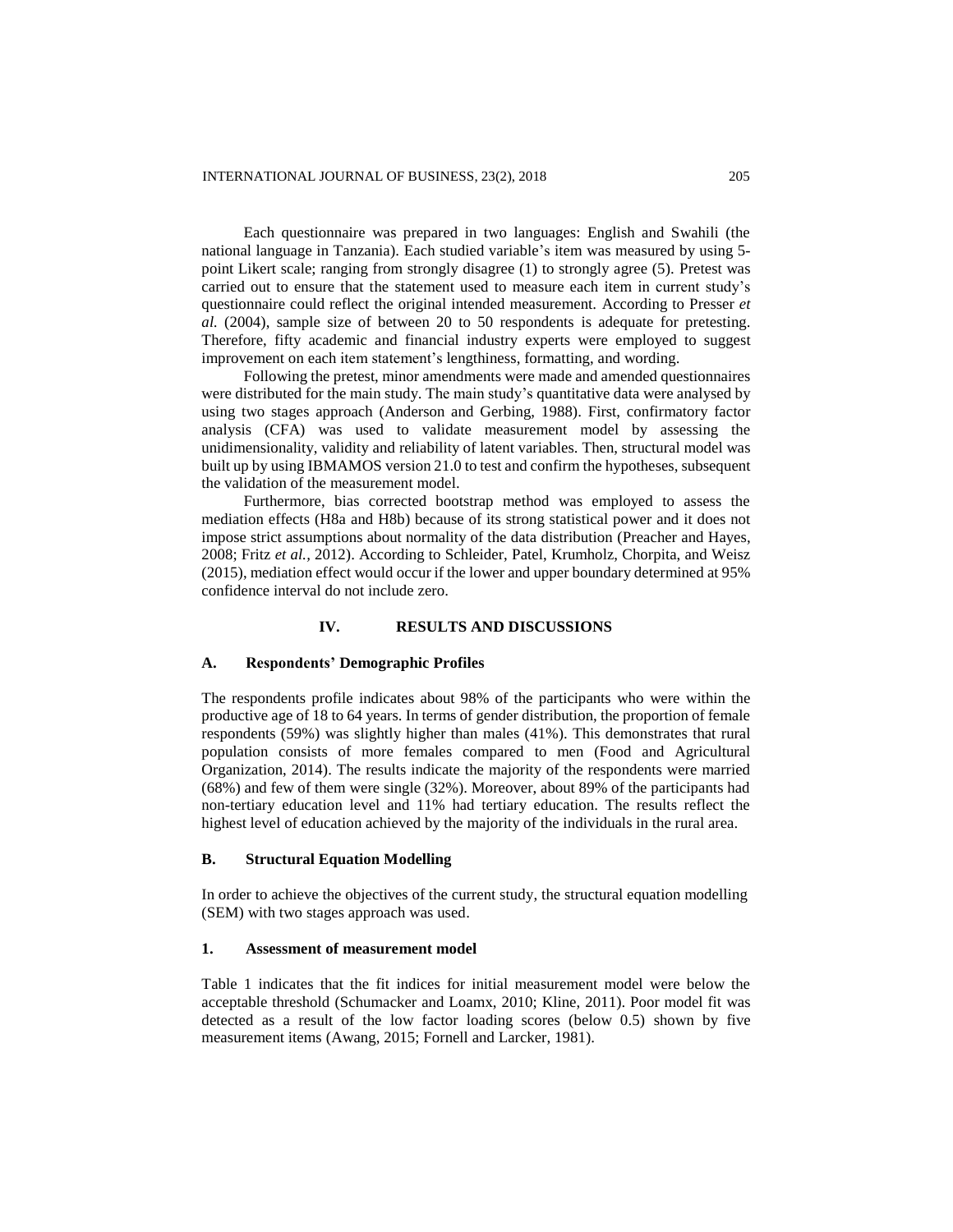| Fitness indices of the measurement model |                |                |                |                |                                                                                                                                                                                                                                                                                                                                                                                                       |  |  |  |
|------------------------------------------|----------------|----------------|----------------|----------------|-------------------------------------------------------------------------------------------------------------------------------------------------------------------------------------------------------------------------------------------------------------------------------------------------------------------------------------------------------------------------------------------------------|--|--|--|
| <b>GFI</b>                               | <b>SRMR</b>    | RMSEA          | CFI            | <b>NNFI</b>    | Chi-<br>square/df                                                                                                                                                                                                                                                                                                                                                                                     |  |  |  |
| >0.90                                    | &0.08          | &0.08          | >0.90          | >0.90          |                                                                                                                                                                                                                                                                                                                                                                                                       |  |  |  |
| 0.898<br>0.914                           | 0.048<br>0.042 | 0.056<br>0.059 | 0.899<br>0.924 | 0.885<br>0.908 | 2.538<br>2.705                                                                                                                                                                                                                                                                                                                                                                                        |  |  |  |
|                                          |                |                |                |                | $\mathbf{M}_{\text{min}}$ , $\mathbf{C}_{\text{max}}$ , $\mathbf{C}_{\text{max}}$ , $\mathbf{C}_{\text{min}}$ , $\mathbf{C}_{\text{max}}$ , $\mathbf{C}_{\text{max}}$ , $\mathbf{C}_{\text{max}}$ , $\mathbf{C}_{\text{max}}$ , $\mathbf{C}_{\text{max}}$ , $\mathbf{C}_{\text{max}}$ , $\mathbf{C}_{\text{max}}$ , $\mathbf{C}_{\text{max}}$ , $\mathbf{C}_{\text{max}}$ , $\mathbf{C}_{\text{max}}$ |  |  |  |

| Table 1                                 |  |
|-----------------------------------------|--|
| Fitness indices of the measurement mode |  |

Note: GFI: Goodness of fit index; SRMR: Standardized root mean square residual; CFI: comparative fit index RMSEA: Root mean square of error approximation; NNFI: Non-normed fit index

To improve the unidimensionality and model fit, five iterations were run to improve the model fitness by deleting the low factor loading items. The unidimensionality is achieved when all measurement items achieve the acceptable factor loading (Awang 2015). The deletion process started with an item that had the lowest factor loading, then re-run the model until the unidimensionality was achieved. In summary, the five items: each from perceived behaviour control, behavioural intention and perceived barrier and two items from perceived benefits were deleted from the final measurement model. Following the elimination of the five items that had poor factor loading, the unidimensionality was achieved (loading scores exceed 0.5) and the modified measurement model had desirable goodness of fit to the data (Figure 2).

Construct validity is achieved if the studied measurement items could reflect the respective latent variable accurately. In confirming the construct validity, convergent and discriminant validity tests were carried out. The convergent validity was tested by computing the scores of average variance extracted (AVE) and composite reliability (CR). The results shown in Table 2 indicates that the respondents had provided consistent responses for all measurement items used to measure each variable as the AVE and CR scores were higher than the threshold values of 0.5 and 0.7 respectively (Bagozzi *et al.,* 1992; Hair *et al*., 2014; Alallwan *et al*., 2017).

| Table 2                            |      |      |      |      |      |      |  |  |  |
|------------------------------------|------|------|------|------|------|------|--|--|--|
| Construct validity and reliability |      |      |      |      |      |      |  |  |  |
| <b>Particulars</b>                 | PB   | Att  | SN   | PBC  | PBE  | BI   |  |  |  |
| <b>AVE</b>                         | 0.50 | 0.59 | 0.51 | 0.51 | 0.56 | 0.58 |  |  |  |
| <b>CR</b>                          | 0.80 | 0.88 | 0.80 | 0.76 | 0.79 | 0.73 |  |  |  |

Note: Att: Attitude; SN: Subjective norms; PBE: Perceived benefits; BI: Behavioural intention; PB: Perceived barriers; PBC: perceived behaviour control

Discriminant validity test was carried out to confirm whether the measurement items of each studied variable differs from the items used to measure other variables. Table 3 shows that the square root of AVE for each variable is larger than inter-construct correlation scores with other corresponding constructs (Kline, 2011; Fornell and Larcker, 1981). Thus, the results demonstrate that discriminant validity is achieved.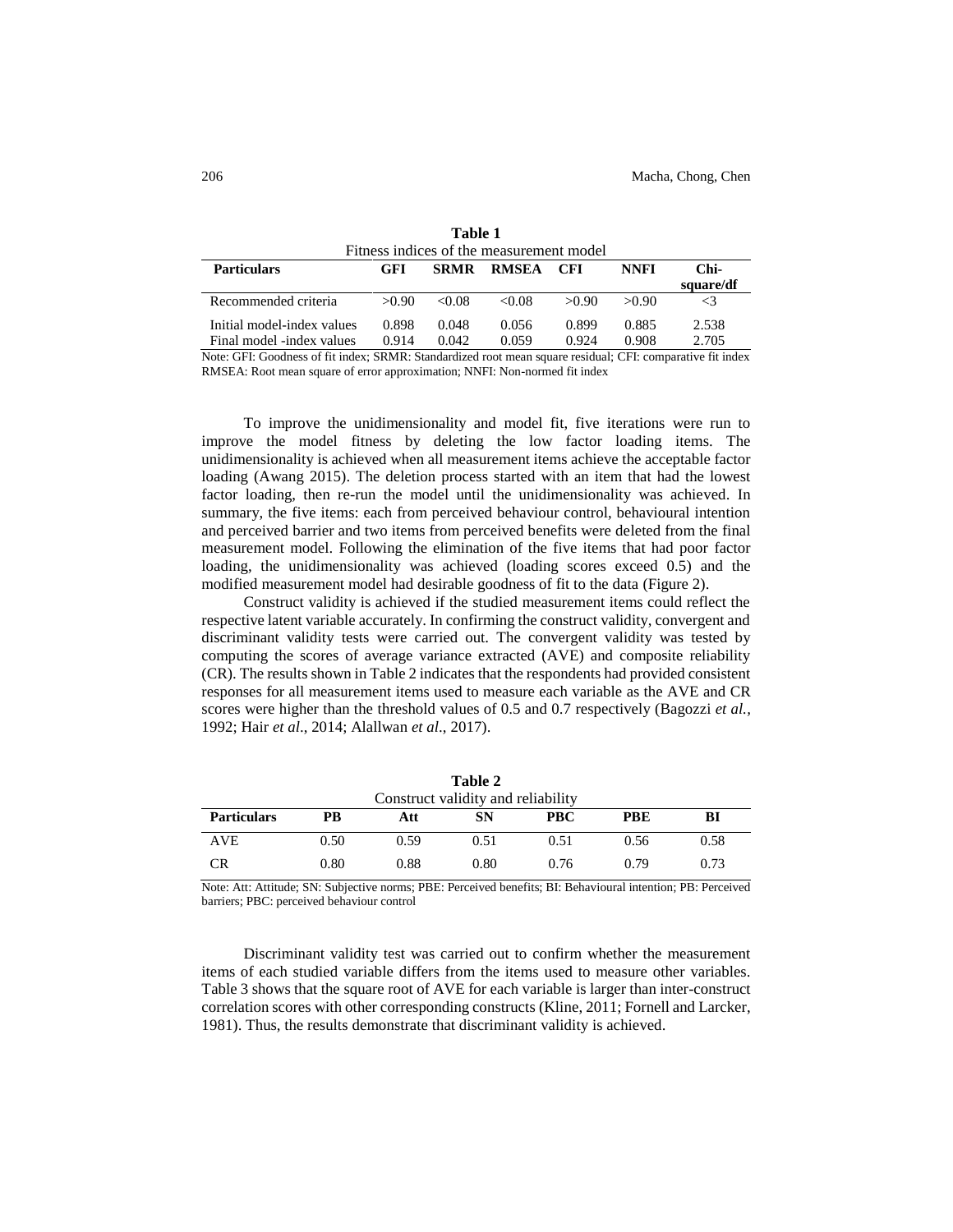

**Figure 2**

| <b>Table 3</b><br>Discriminant validity |           |          |           |            |            |          |  |  |  |
|-----------------------------------------|-----------|----------|-----------|------------|------------|----------|--|--|--|
| <b>Construct</b>                        | <b>PB</b> | Att      | <b>SN</b> | <b>PBC</b> | <b>PBE</b> | BI       |  |  |  |
| Perceived barriers (PB)                 | $0.710*$  |          |           |            |            |          |  |  |  |
| Attitude (Att)                          | $-0.007$  | $0.770*$ |           |            |            |          |  |  |  |
| Subjective norms (SN)                   | 0.126     | 0.029    | $0.711*$  |            |            |          |  |  |  |
| Perceived behaviour control (PBC)       | 0.178     | 0.185    | 0.286     | $0.713*$   |            |          |  |  |  |
| Perceived benefits (PBE)                | 0.185     | 0.226    | 0.335     | 0.414      | $0.747*$   |          |  |  |  |
| Behavioural intention (BI)              | 0.040     | 0.278    | 0.465     | 0.500      | 0.523      | $0.759*$ |  |  |  |

Note: \* represents the square root of AVE for each variable.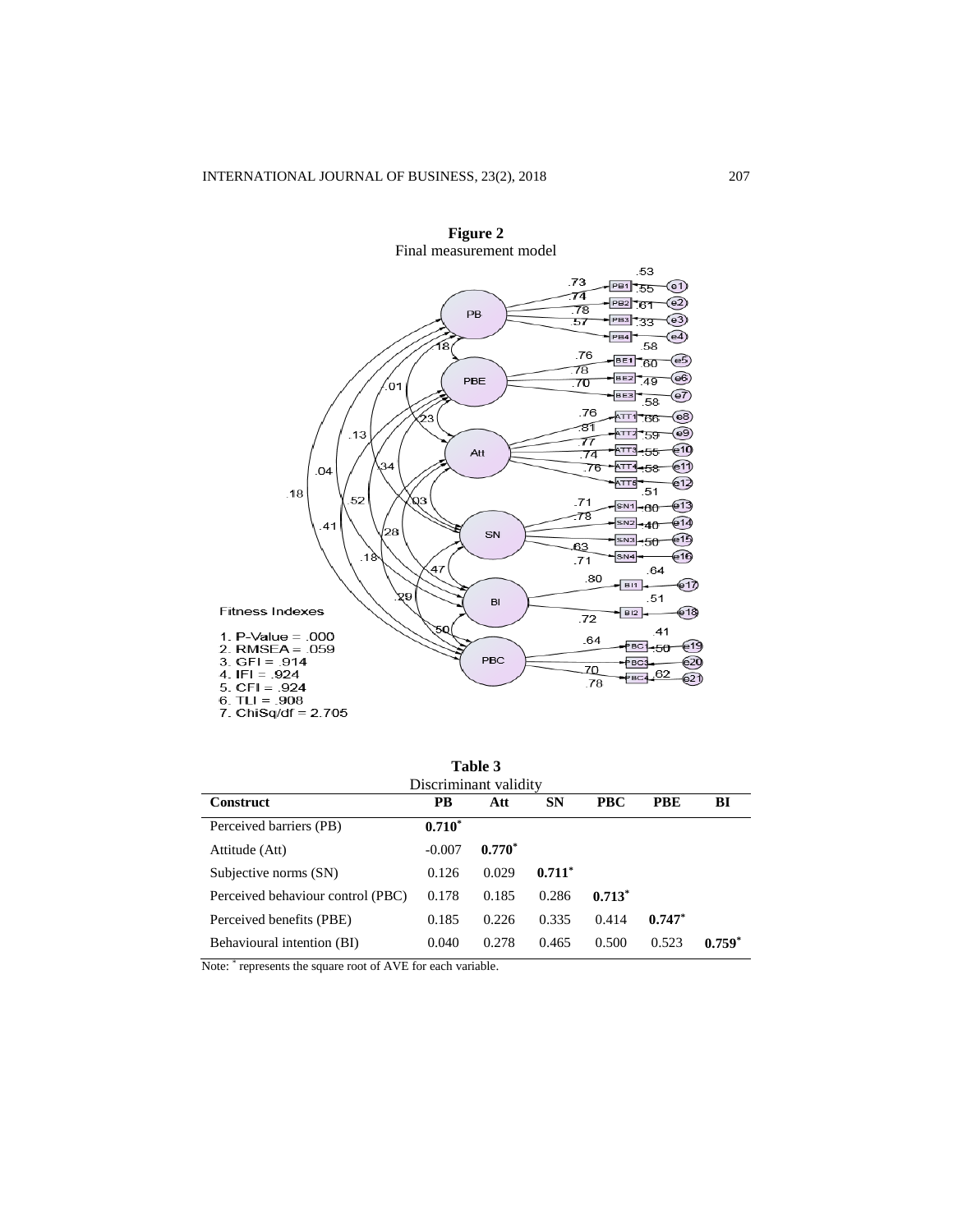## **2. Model fit indices**

The structural model yielded after achieving acceptable model fit status is shown on Figure 3. The examined model fit indices were within the required threshold as follows: GFI= 0.914; SRMR= 0.05; RMSEA = 0.059; CFI= 0.923; NNFI= 0.908; and Chisquare/ $df = 2.702$ . Thus, the results imply that current theoretical model fits well to the observed sample data.



**Figure 3** Final structural model

## **3. Confirmation of direct effect hypotheses**

Table 4 presents the results of seven direct hypotheses tested in this study. The findings show that six hypotheses (H1, H3, H4, H5, H6, and H7) are supported and hypothesis H2 is not supported. To elaborate, perceived barriers and behavioral intention (H1) are confirmed to be statistically significant negative related. In other words, when the perceived barrier is high, households' intention to adopt microfinance will decrease. The finding is consistent with the following past studies', Jebarajakirthy and Lobo (2014); Liu *et al.* (2012).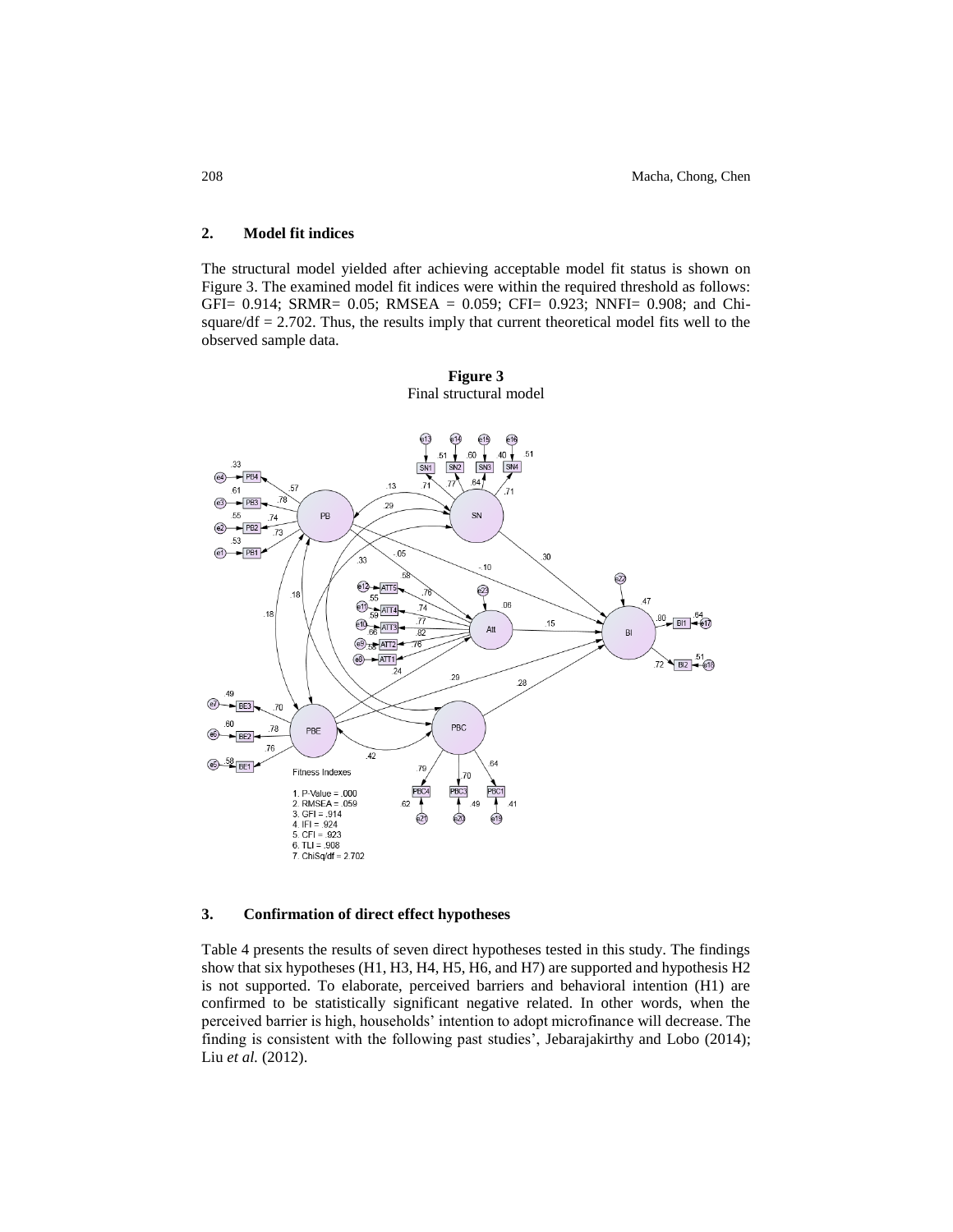| Path coefficients and hypothesis testing: Direct relationship |            |            |     |                       |       |          |                |
|---------------------------------------------------------------|------------|------------|-----|-----------------------|-------|----------|----------------|
| $\bf H$                                                       | IV         | Path       | DV  | <b>Estimate (Std)</b> | S.E.  | C.R      | <b>Remarks</b> |
| H1                                                            | <b>PB</b>  | $--->$     | BI  | $-0.101*$             | 0.029 | $-1.964$ | Supported      |
| H <sub>2</sub>                                                | <b>PB</b>  | $--->$     | Att | $-0.05$               | 0.042 | $-0.934$ | Not Supported  |
| H <sub>3</sub>                                                | <b>PBE</b> | ---->      | BI  | $0.291***$            | 0.052 | 4.467    | Supported      |
| H <sub>4</sub>                                                | <b>PBE</b> | $--->$ Att |     | $0.240***$            | 0.062 | 4.286    | Supported      |
| H <sub>5</sub>                                                | Att        | $--->$     | BI  | $0.154***$            | 0.037 | 3.066    | Supported      |
| H <sub>6</sub>                                                | <b>SN</b>  | ---->      | -BI | $0.296***$            | 0.037 | 5.048    | Supported      |
| H7                                                            | <b>PBC</b> | ----> RI   |     | $0.285***$            | 0.054 | 4.455    | Supported      |

**Table 4**

Note: Level of Significance: \*\*\* p<0.001, \*\* p<0.01, and \* p<0.05. H: Hypothesis; IV: independent variable; DV: dependent variable; C.R: Critical ratio; S.E: standard error; Att: Attitude; SN: Subjective norms; PBE: Perceived benefits; BI: Behavioural intention; PB: Perceived barriers; PBC: perceived behaviour control

The confirmation of H3 shows that perceived benefits and behavioral intention is statistically positive related and the results support studies carried out by Lee (2009) and Shanmugam; Savarimuthu, and Wen (2014). Therefore, if the benefits of using microfinance are well disseminated, respondents' intention to adopt microfinance will increase. The research findings support H4 that perceived benefits significantly influence the households' attitude towards microfinance and the result is consistent with studies carried out by Lin, Hsu, and Chen (2013); Shanmugam *et al.* (2014); Liu *et al*. (2012). If the households' believe that the use of microfinance can improve their business's outputs, they will favour the use of microfinance.

Table 4 also shows that attitude can affect respondents' behavioural intention, reflected by the support of hypothesis H5. Consistent with the past studies' results (Heikal and Khaddafi, 2014; Sayid and Echchabi, 2013), households' intention to adopt microfinance will increase if favourable attitude towards the microfinance scheme can be formed. Confirmation of hypothesis H6 also supports that subjective norm has positive significant influence on respondents' behavioural intention. The result is consistent to past studies' findings (Karlan and Zinman, 2011; Alqasa, 2014; Amin *et al*., 2014; Putit and Johan, 2015). The result implies that social pressure plays a significant role on influencing households' behavioural intention. According to H7, perceived behaviour control could positively affect the change of respondents' intention to adopt microfinance. The finding supports studies carried out by Alam *et al*. (2012); Phan and Zhou (2014); Prabandari and Sholihah (2014); Safeena *et al.* (2013) – households' intention to adopt microfinance could increase if their knowledge about microfinance increases.

## **4. Confirmation of indirect effect hypotheses**

Table 5 shows that the mediation effect of attitude on the relationship between perceived benefits and households' intention to adopt microfinance is statistically significant at confidence interval of 95%. Therefore, hypothesis (H8b) was supported and consistent with the studies of Lin *et al.* (2013) and Shanmugam *et al.* (2014). On the other hand,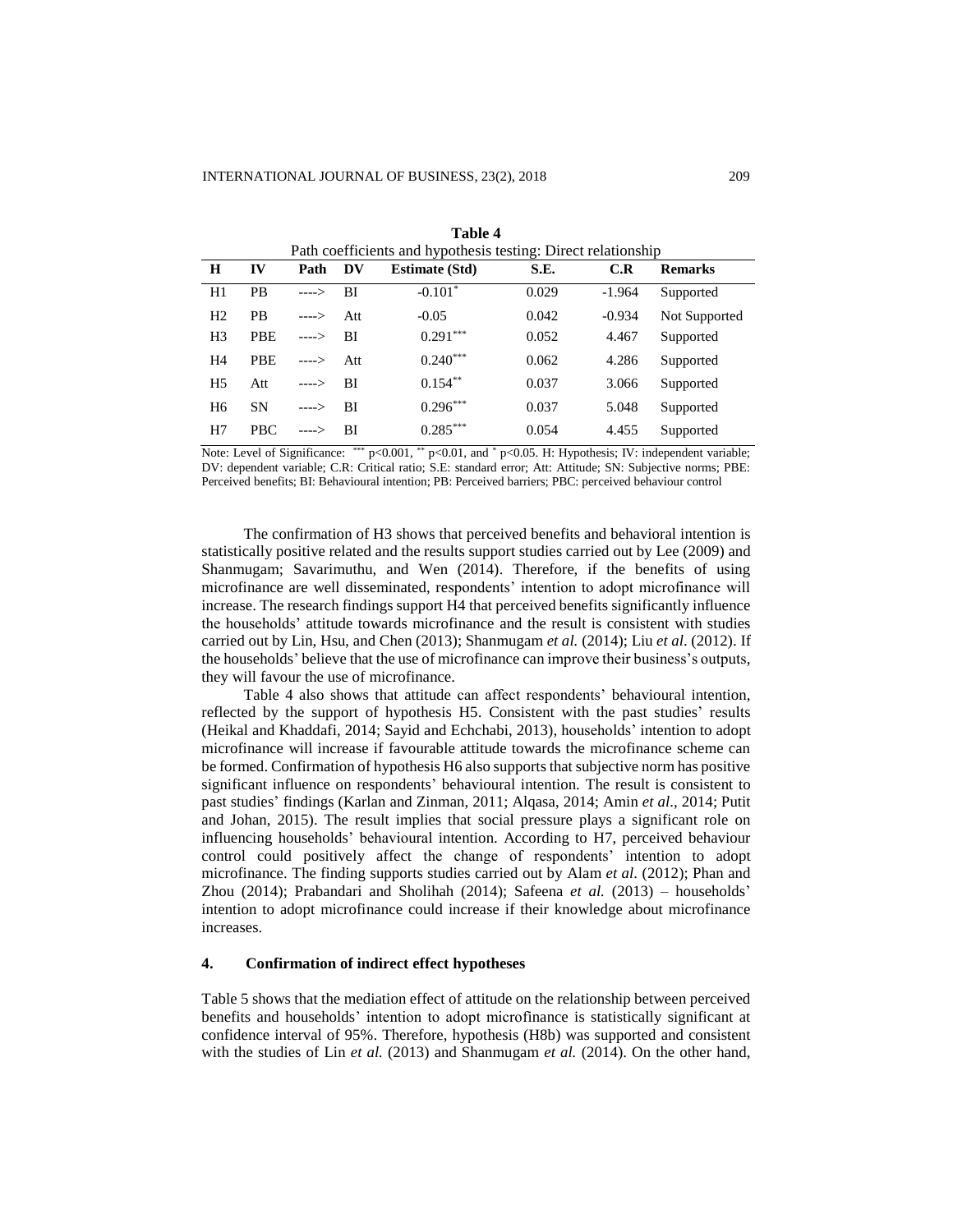hypothesis (H8a) was not supported. Plausibly this is because the policy makers have been active in disseminating the benefits of using microfinance and less active in alerting the potential users of the barriers that they need to undertake.

**Table 5**

| тане э<br>Path coefficients and hypothesis testing: Indirect relationship |                                |           |               |                |       |               |  |  |
|---------------------------------------------------------------------------|--------------------------------|-----------|---------------|----------------|-------|---------------|--|--|
| <b>Hypothesis</b>                                                         | Path                           | BC-<br>UB | <b>Remark</b> |                |       |               |  |  |
| H8a                                                                       | $PB$ ---> Att---> BI           | $-0.008$  | -0.889        | LB<br>$-0.029$ | 0.008 | Not supported |  |  |
| H8b                                                                       | $PBE \longrightarrow Att-->BI$ | 0.037     | 2.056         | 0.012          | 0.089 | Supported     |  |  |

Note: BC: bias correction; LB: lower boundary; UB: upper boundary; C.R: Critical ratio; PB: Perceived barriers; BI: Behavioural intention; Att: Attitude

## **V. DISCUSSION OF MAIN RESULTS, IMPLICATIONS AND CONCLUSION**

The results show that perceived benefits play a significant role in affecting households' intention to adopt microfinance directly and indirectly. As rural areas' infrastructure and communication systems were not well developed, policy makers should ensure that information related to the benefits of microfinance could reach the respondents. In this context, it may be wise to involve people who are important to the respondents. The support of the positive effect generated by subjective norm on behavioural intention (reflected by the confirmation of H6) shows that households would adopt microfinance if they receive positive comments about microfinance from their family members and social community. For example, awareness campaign about the microfinance benefits can be conducted through village assemblies and disseminated by trained agents or merchants. On top of affecting the households' behavioural intention directly (H3), such promotion method could increase the respondents' favourable attitude towards microfinance (H4) as well. In other words, attitude can mediate the effects of perceived benefits on behavioural intention (H8b).

On the other hand, perceived barriers can affect the change of behavioural intention directly (H1) and may not be able to change the respondents' attitude (H2). Possibly, this is because the households are alert that if certain barriers exist, their intention to adopt microfinance will directly decrease. However, as the barriers that they need to face upon adopting the microfinance are not well published, they may not be able to respond on how barriers could affect their attitude. Therefore, households could not respond significantly on the mediation effect of attitude on the relationship between perceived barriers and behavioural intention (see the result of H8a in Table 5).

To enhance the direct impact, policy makers should reduce the: waiting time to access the microfinance services; loan's interest rates; and the possible fear of losing cash or personal assets pledged as collateral. Nurturing positive attitude toward microfinance should be exercised because the support of H5 shows that the relationship between attitude and behavioural intention is statistically significant. After reducing the barriers, policy makers should publicise it so that households would become favourable towards microfinance and eventually increasing their adoption intention.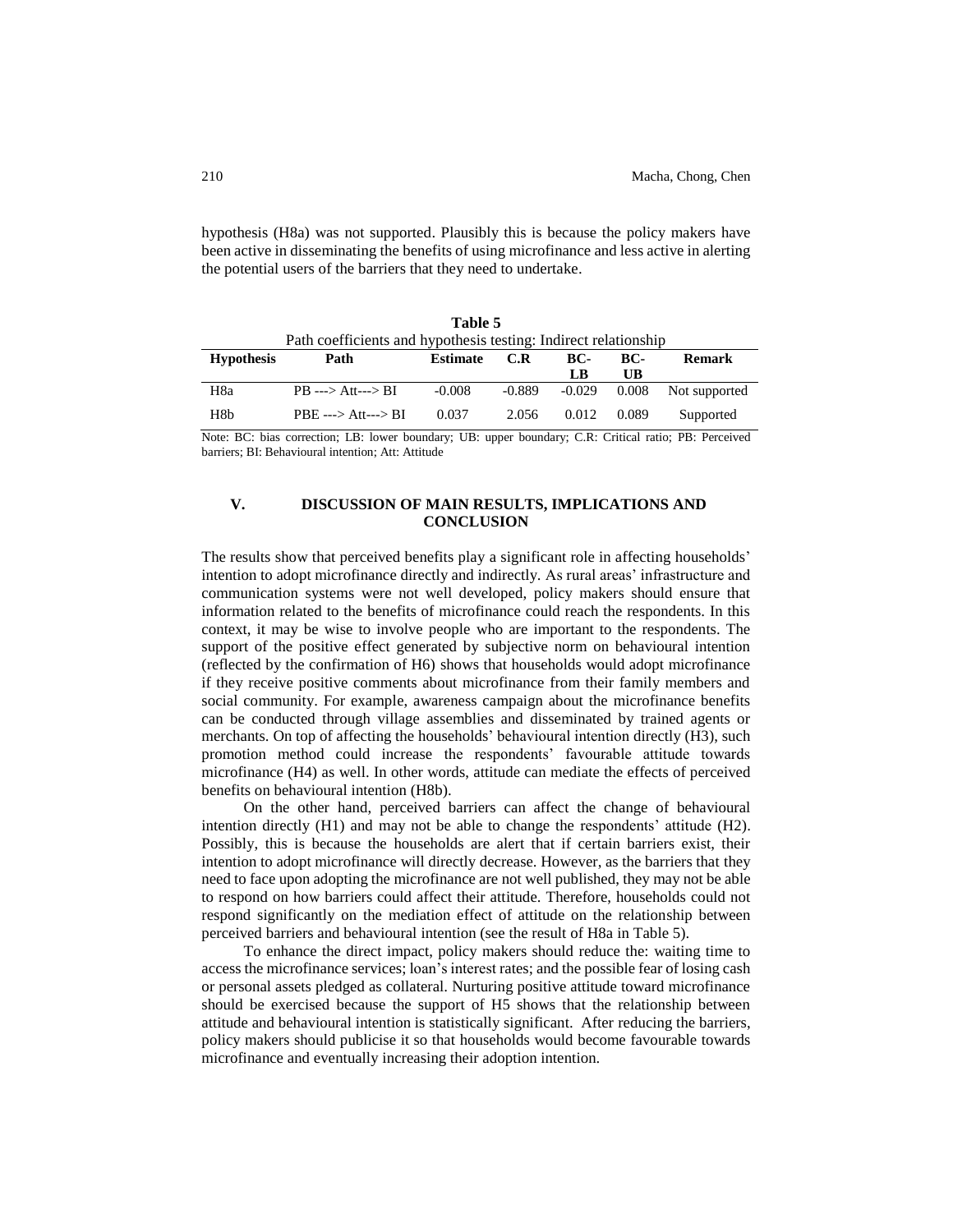The organised public financial training should be carried out through mass media (such as newspapers, radios, and television), organised seminars, credit-linked training programs and village assembles. The financial trainings would equip the households with knowledge on how to utilise the financial services that could eventually increase their intention to adopt microfinance, which is supported by the significant result of H7.

In summary, perceived benefits, perceived barriers, attitude, subjective norm, and perceived behavioural control could play significant roles in affecting household's behavioural intention. To form favourable attitude towards the adoption of microfinance, policy makers should disseminate the benefits of the financial services more effectively and be more transparent in disclosing the possible barriers that the targeted users may need to bear.

Generally, this study has enriched the theory of planned behaviour in finance by incorporating additional variables: perceived barriers and perceived benefits, and measuring the mediating effects that could be played by attitude. Moreover, the mediation effects were tested by using bias corrected bootstrap method which is a sophisticated technique that produced more accurate results about the true mediation effects relative to normal theory approaches used by most of the past studies (Sobel, 1982; Hayes, 2009; Baron and Kenny, 1986).

## **VI. RESEARCH LIMITATIONS AND SUGGESTIONS FOR FUTURE RESEARCH**

The conclusion drawn in this study is based on cross sectional data, in which data was collected over a single period. As a result, it might limit the application of this study findings in future if certain factors have changed such as respondents' level of education. Therefore, continuous studies should be carried out constantly. This study focused on the effect that can be generated by behavioural factors on households' intention to adopt microfinance in a rural setting. Hence, this could limit the generalization of the present study findings among the households in urban setting because their perception could be different. Current authors recommend future researcher to replicate the present research model for different settings.

## **REFERENCES**

- Abdul, A., G. Ing, Z. Osman, I. Razli, Y. Pang, S. Sondoh, and M. Abdul, 2015, "Mediation Role of Attitude towards Product Placement in Social Media." *Journal of Sustainable Development*, 8(3), 79–88.
- Ahlen, M., 2012, *Rural Member-Based Microfinance Institutions –A field study assessing the impacts of SACCOS and VICOBA in Babati district, Tanzania*. Soderton University. Available at: www.diva-portal.org/smash/get/diva2:544512/FULL TEXT01.pdf.
- Ajzen, I., 1991, "The theory of planned behavior." *Orgnizational Behavior and Human Decision Processes*, 50, 179–211.
- Alallwan, A., Y. Dwivedi, and N. Rana, 2017, "International Journal of Information Management Factors Influencing Adoption of Mobile Banking by Jordanian Bank Customers : Extending UTAUT2 with Trust." *International Journal of Information Management*, 37, 99–110.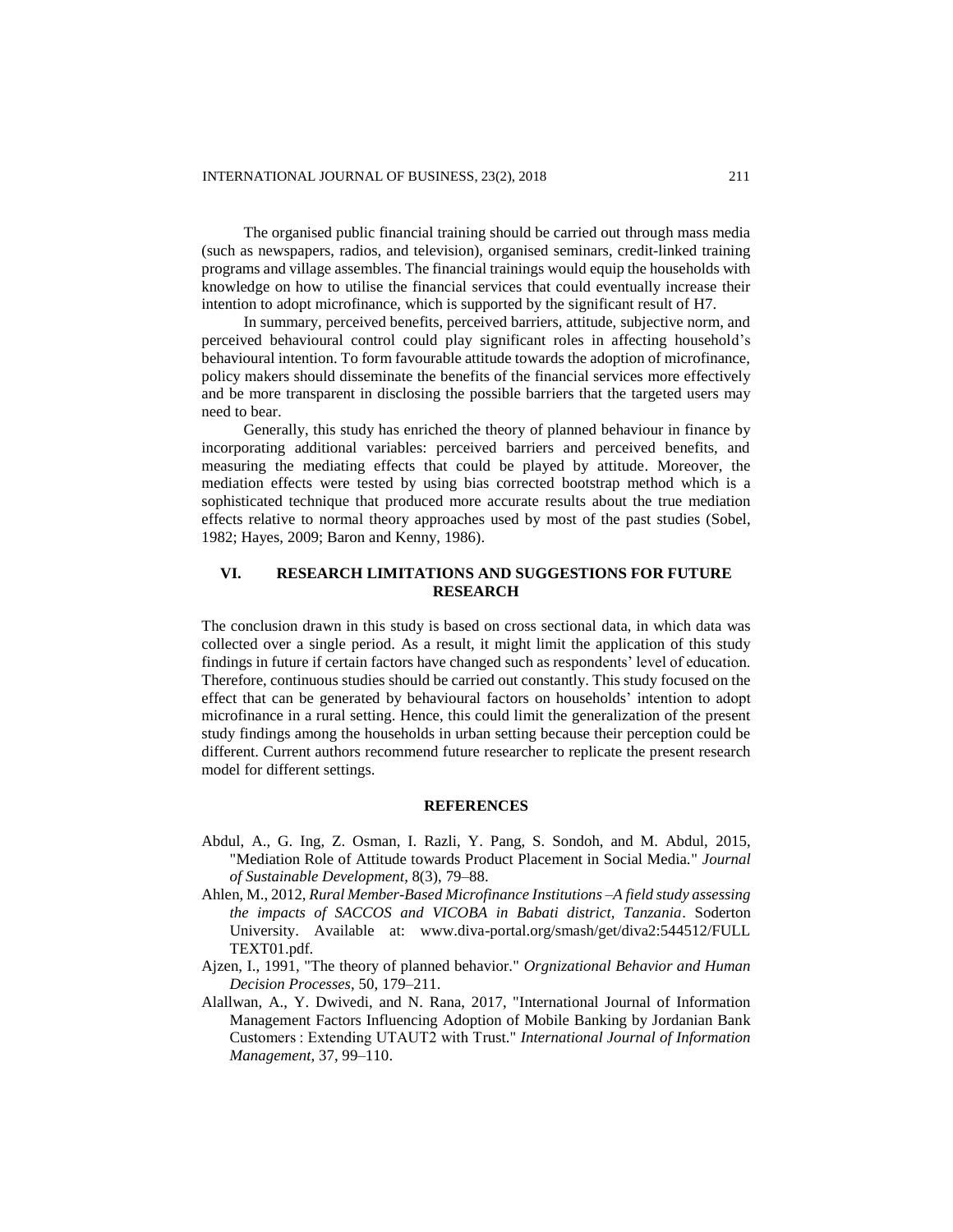- Alam, S., H. Janor, Zanariah, C. Wel, and M. Ahsan, 2012, "Is Religiosity an Important Factor in Influencing the Intention to Undertake Islamic Home Financing in Klang Valley?" *World Applied Sciences Journal*, 19(7), pp.1030–1041.
- Alqasa, K.M., 2014, "The Impact of Students' Attitude and Subjective Norm on the Behavioural Intention to Use Services of Banking System." *Int. J. Business Information Systems*, 15(1), 105–122.
- Alsmady, A.A., R.A. Rahman and A.D. Muhammad, 2014, "Ethical Responsibility and Applicability of Islamic Micro-Investment Model ( IMIM ) in Jordan." *Middle-East Journal of Scientific Research*, 22(5), 743–751.
- Amin, H., A.R.A. Rahma and D.A. Razak, 2014, "Willingness to Be a Partner in Musharakah Mutanaqisah Home Financing : Empirical Investigation of Psychological Factors." *Jurnal Pengurusan*, 40, 69–81.
- Anderson, J.C. and D.W. Gerbing, 1988, "Structural Equation Modeling in Practice: A Review and Recommended Two-Step Approach." *Psychological bulletin*, 103(3), 411–423.
- Arnaut, D., 2015, "Analysis of Fear as Barrier to Entrepreneurship." *International Journal of Economics, Commerce and Management*, III(5), 854–861.
- Ashraf, M.A. and Y.B. Ibrahim, 2014, "Poverty Alleviation and Identifying the Barriers to the Rural Poor Participation in MFIs: A Case Study in Bangladesh 1 Mohammad A. Ashraf 2 and Yusnidah B. Ibrahim 3." *Journal of Economics Cooperation and Development*, 35(3), 99–132.
- Awang, Z., 2015, *SEM Made Simple: A Gentle Approach to Learning Structural Equation Modeling*, Selangor: MPWS Rich Publication Sdn. Bhd.
- Bagozzi, R.P., H. Baumgartner and Y. Yi, 1992, "State Versus Action Orientation on the TRA Action: An Application of Coupon Usage." *Journal of Consumer Research*, 18(4), 505–518.
- Bank of Tanzania, 2013, "Dar es salaam: BIS Central Bankers' Speeches." *Addressing the challenges of financial inclusion in Tanzania*. Available at: http://www.bis.org/review/r131217f.pdf.
- Bank of Tanzania, 2014, *Directorate of Banking Supervision Annual Report*, *Dar es salaam*. Available at: http://www.bot.go.tz/BankingSupervision/Reports/DBS ANNUAL REPOR 2014.pdf.
- Baron, R.M. and D. Kenny, 1986, "The Moderator-Mediator Variable Distinction in Social The Moderator-Mediator Variable Distinction in Social Psychological Research: Conceptual, Strategic, and Statistical Considerations." *Journal of Personality and Social Psychology*, 51(6), 1173–1182.
- Cacciotti, G. and J.C. Hayton, 2014, "Fear of Failure and Entrepreneurship: A Review and Direction for Future Research." *Enterprise Research Centre*, (24), 1–62.
- Chandio, F., 2011. *Studying Acceptance of Online Banking Information System: A Structural Equation Model. PhD Thesis*, London, UK.
- Chogo, P.J. and E. Sedoyeka, 2015, "Exploring Factors Affecting Mobile Money Adoption in Tanzania." *International Journal of Computing and ICT Research*, 8(2), 53–64.
- Chuah, F., H. Ting, E. De Run, and J. Cheah, 2016, "Reconsidering What Entrepreneurial Intention Implies: The Evidence from Malaysian University Students." *International Journal of Business and Social Science*, 7(9), 85–98.
- Claar, C.L. and J. Johnson, 2010, "Analyzing the Adoption of Computer Security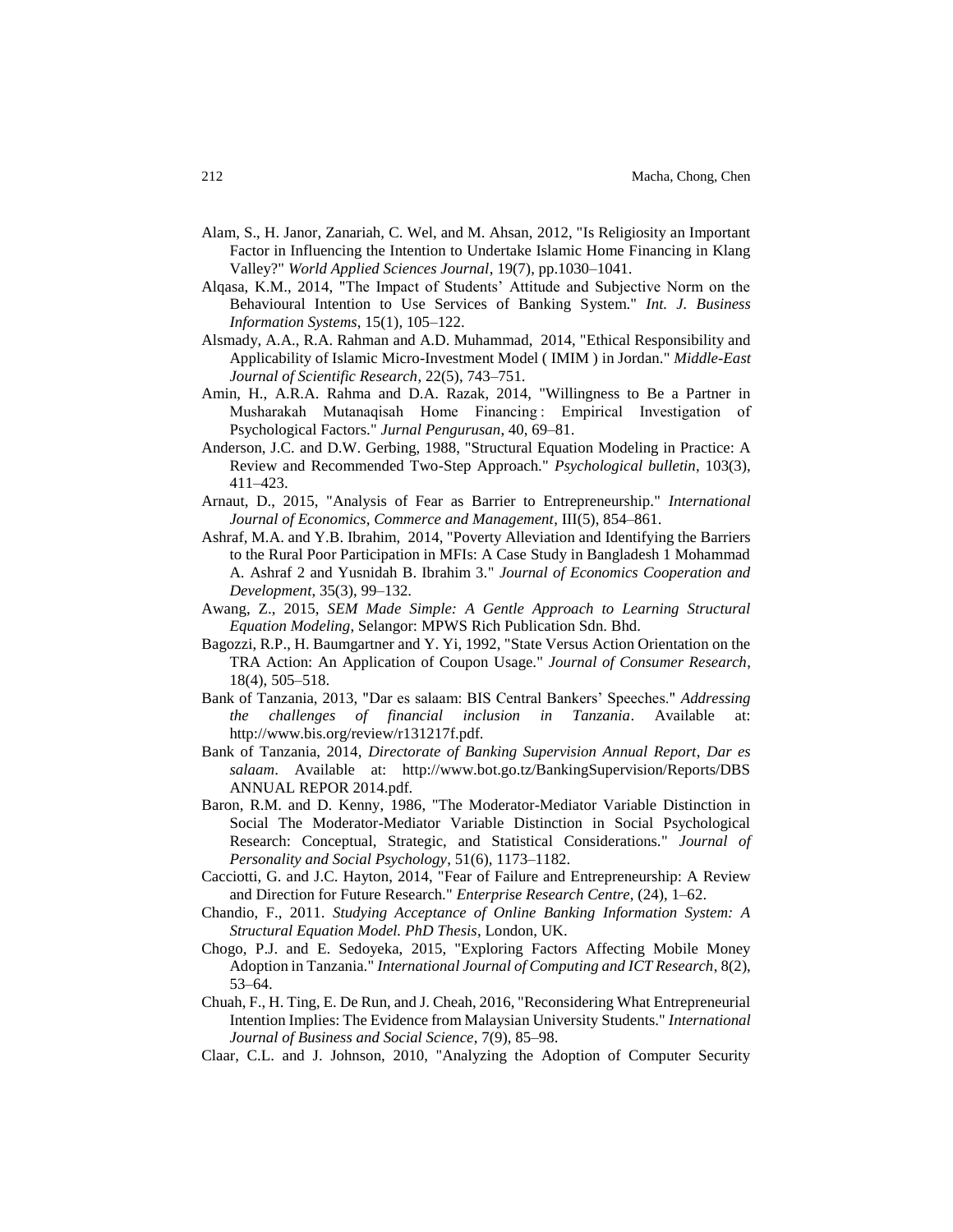Utilizing the Health Belief Model." *Issues in Information Systems*, 11(1), 286–291. Consultative Group to Assist the Poor, 2012, *A Guide to - Regulation and Supervision of* 

- *Microfinance; Consensus Guidlines*, Washington D.C. Available at: www.cgap.org/sites/default/files/Consensus-Guideline-A-Guide-to-Regulationand-Supervision-of-Microfinance-Oct-2012\_0.pdf.
- Davis, F.D., 1989, "Perceived Ease of Use, and User Acceptance of Information Technology." *MIS Quarterly*, 13(3), 319–340.
- Demirgüç-Kunt, A. and L. Klapper, 2012, *Financial inclusion in Africa: an overview*, World Bank Policy Research.
- Deng, Z., X. Mo and S. Liu, 2013, "Comparison of the Middle-Aged and Older Users' Adoption of Mobile Health Services in China." *International Journal of Medical Informatics*, 83(3), 210–224.
- FinScope, 2013, *A Survey of the Demand for financial Services in Tanzania*, Dar es salaam. Available at: http://www.fsdt.or.tz/wp-content/uploads/2016/05/FinScope-Brochure-2013-Summary-2.pdf.
- Fishbein, M. and I. Ajzen, 1975, *Belief, Attitude, Intention and Behaviour: An Introduction to theory and Reseach*, Amherst: Addison- Wesley. Available at: philpapers.org/rec/FISBAI.
- Food and Agricultural Organization, 2014, *Gender Inequalities in Rural Employment in Tanzania Mainland Gender Inequalities in Rural Employment in Tanzania Mainland: An Overview*, Rome. Available at: http://www.fao.org/3/a-i4083e.pdf.
- Fornell, C. and F.D. Larcker, 1981, "Evaluating Structural Equation Models with Unobservable Variables and Measurement Error." *Journal of Marketing Research*, 18(1), 39–50.
- Fritz, M.S., A.B. Taylor and D.P. Mackinnon, 2012, "Explanation of Two Anomalous Results in Statistical Mediation Analysis." *Multivariate behavioral research*, 47(1), 61–87.
- FSDT, 2014, *Promoting financial inclusion in Tanzania*, Dar es salaam. Available at: http://www.fsdt.or.tz/wp-content/uploads/2016/05/FSDT-Our-Work-2013-2014- Full-Report.pdf.
- Girabi, F., G. Mwakaje and A. Elishadai, 2013, "Impact Of Microfinance On Smallholder Farm Productivity In Tanzania : The Case Of Iramba District." *Asian Economic and Financial Review*, 3(2), 227–242.
- Gopi, M. and T. Ramayah, 2007, "Applicability of Theory of Planned Behavior in Predicting Intention to Trade Online." *International Journal of Emerging Markets*, 2(4), 348–360.
- Hair, J., M.L.D. da S. Gabriel, and V. Patel, 2014, "AMOS Covariance-Based Structural Equation Modeling (CB-SEM): Guidelines on its Application as a Marketing Research Tool." *Revista Brasileira de Marketing*, 13(2), 44–55.
- Hayes, A.F., 2009, "Beyond Baron and Kenny: Statistical Mediation Analysis in the New Millennium." *Communication monographs*, 76(4), 408–420.
- Heikal, M. and M. Khaddafi, 2014, "The Intention to Pay Zakat Commercial: An Application of Revised Theory of Planned Behavior." *Journal of Economics and Behavioral Studies*, 6(9), 727–734.
- Ifelunin, C. and W. Elizabeth, 2013, "Constraints to Women Entrepreneurs ' Access to Microfinance in Bayelsa state, Nigeria." *Research Journal of Finance and Accounting*, 4(6), 6–13.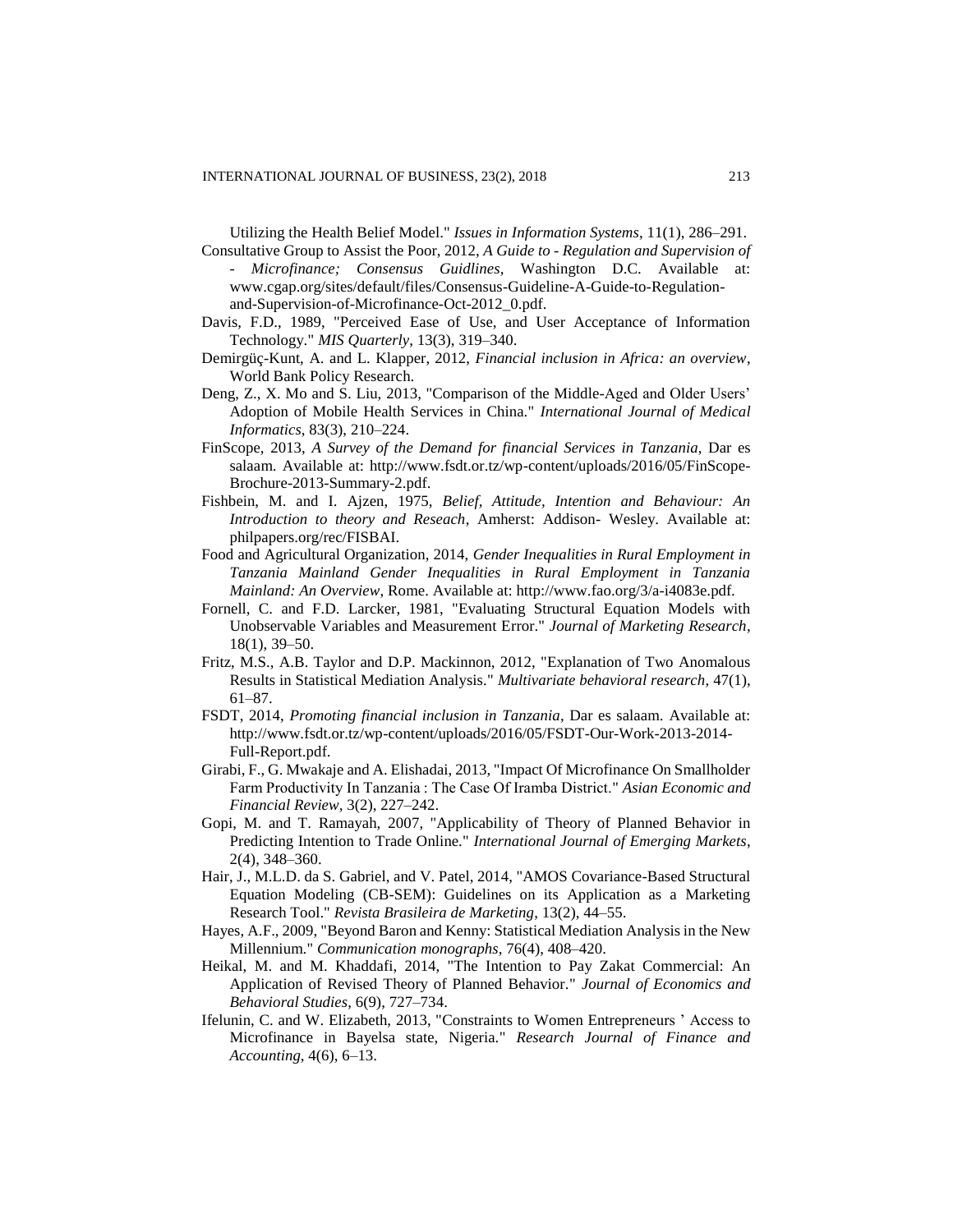- Jebarajakirthy, C. and A.C. Lobo, 2014, "War Affected Youth as Consumers of Microcredit: An Application and Extension of the Theory of Planned Behaviour." *Journal of Retailing and Consumer Services*, 21(3), 239–248.
- Karlan, D. and J. Zinman, 2011, "Microcredit in Theory and Practice: Using Randomized Credit Scoring for Impact Evaluation." *Science*, 332(6035), 1278–1284.
- Kato, M.P. and J. Kratzer, 2013, "Empowering Women through Microfinance : Evidence from Tanzania." *Journal of Entrepreneurship*, 2(1), 31–59.
- Kessy, S.S. and F.M. Urio, 2006, *The Contribution of Microfinance Institutions to Poverty Reduction in Tanzania*, Dar es salaam. Available at: http://www.academia.edu/6391328/The\_Contribution\_of\_Microfinance\_Institution s\_to\_Poverty\_Reduction\_in\_Tanzania.
- Kipesha, E.F., 2013, "Performance of Microfinance Institutions in Tanzania : Integrating Financial and Non financial Metrics." *European Journal of Business and Management*, 5(4), 94–105.
- Kisaka, S.E., 2014, "The Impact of Attitudes towards Saving , Borrowing and Investment on the Capital Accumulation Process in Kenya : An Application of the Theory of Planned Behavior." *Research Journal of Finance and Accounting*, 5(9), 140–152.
- Kline, R.B., 2011, *Principles and Practice of Structural Equation Modeling* 3rd ed. D. T. Little, ed., New York: The Guilford Press.
- Knowlden, A.P. and M. Sharma, 2012, "Health Belief Model Predictors Of Undergraduate Students' Engagement In Short Messaging Services While Operating A Motor Vehicle." *Safety Science Monitor*, 16(1), 1–10.
- Krueger Jr., N.F., M.D. Reilly and A.L. Carsrud, 2000, "Competing Models of Entrepreneurial Intentions." *Journal of Business Venturing*, 15(5), 411–432.
- Lee, M., 2009, "Predicting and Explaining the Adoption of Online Trading: An Empirical Study in Taiwan." *Decision Support Systems*, 47(2), 133–142.
- Leung, K.-Y., C. Lo, H. Sun, and K. Wong, 2012, "Factors Influencing Engineering Students' intention to Participate in On-Campus Entrepreneurial Activities." *Journal of Entrepreneurship Education*, 15, 1–20.
- Lin, T.-C., J.S.C. Hsu and H.C. Chen, 2013, "Customer Willingness to Pay for Online Music: The Role of Free Mentality." *Journal of Electronic Commerce Research*, 104(4), 315–333.
- Mahlanza, T.J., 2015, *Factors influencing retirement savings intentions in Botswana*. Deakin Univeristy. Available at: http://dro.deakin.edu.au/eserv/DU:30080443/ mahlanza-factorsinfluencing-2015A.pdf.
- Malebana, M.J., 2015, Perceived Barriers Influencing the Formation of Entrepreneurial Intention." *Journal of Contemporary Management*, 12(1), 881–905.
- Ministry of Agriculture Food Security and Cooperatives, 2015, *Statement by Minister of Agriculture Food Security and Cooperatives Hon. Stephen M. Wasira (MP) During the IFAD Roundtable Workshop-Tanzania Country Programme Evaluation (CPE)*, Dar es salaam: United Republic of Tanzania. Available at: www.ifad.org/ documents/10180/45751371-af2d-4196-96d4-0f8753b044b6.
- Mishra, S., 2014, "Adoption of M-commerce in India: Applying Theory of Planned Behaviour Model." *Journal of Internet Banking and Commerce*, 19(1), 1–17.
- Mohamed, A. and D. Ahmed, 2015, "The Challenges Facing Microfinance Institutions in Poverty Eradication : A Case Study in Mogadishu." *International Journal of Humanities Social Sciences and Education (IJHSSE)*, 2(2), 56–62.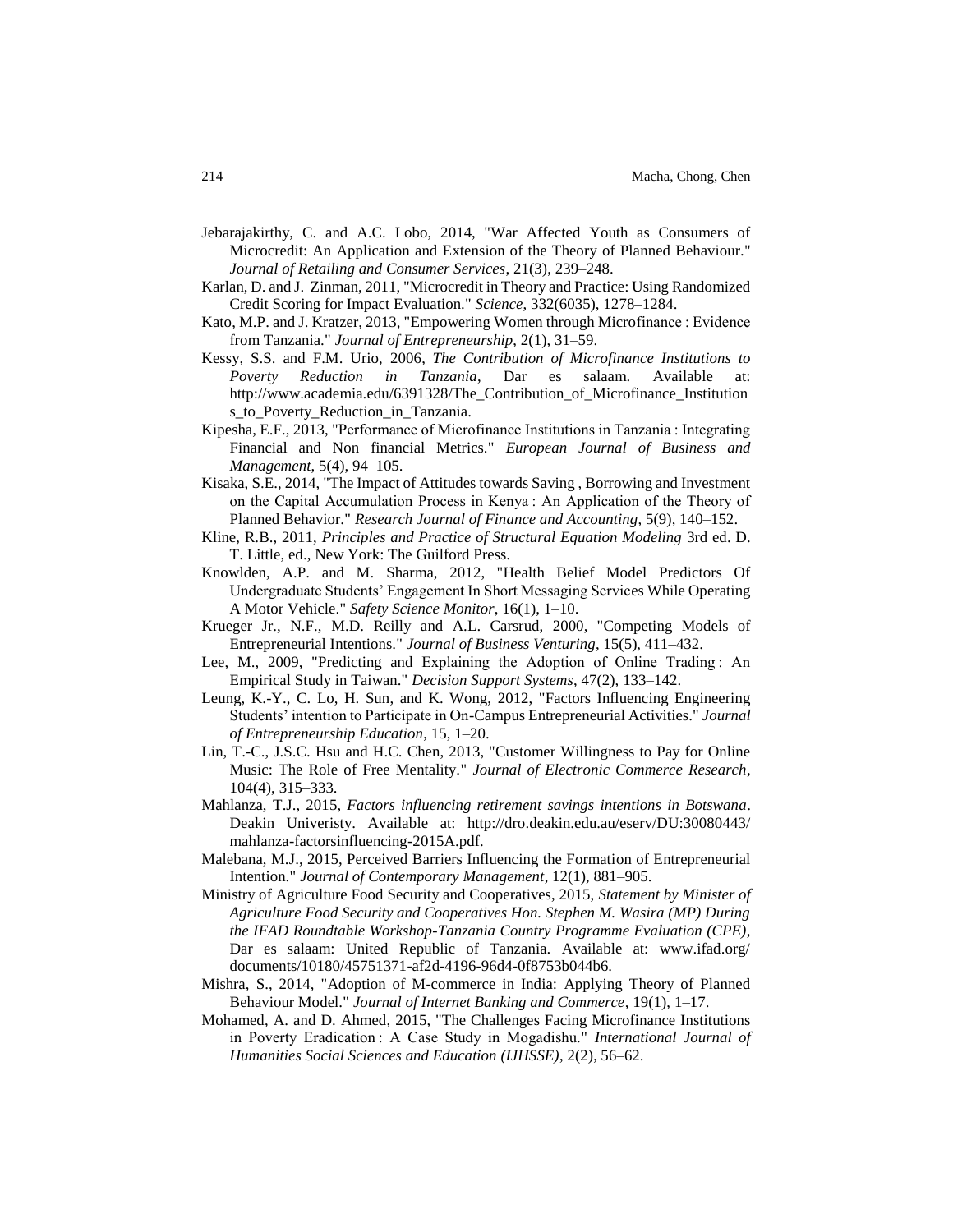- Morduch, J. and B. Haley, 2002, "Analysis of the Effects of Microfinance on Poverty Reduction Analysis of the Effects of Microfinance on Poverty Reduction." *NYU Wagner - Working Papers Series*, 1–163.
- Morowatisharifabad, M.A., M. Momayyezi and M. Ghaneian, 2012, "Health Belief Model and Reasoned Action Theory in Predicting Water Saving Behaviors in Yazd, Iran." *Health Promotion Perspectives*, 2(2), 136–144.
- Mukama, J., T. Fish and J. Volshenk, 2005, "Problems Affecting the Growth of Microfinance Institutions in Tanzania." *The African Finance Journal*, 7(2), 42–63.
- Mwatsika, C., 2015, "Entrepreneurship Development and Entrepreneurial Orientation in Rural Areas in Malawi." *African Journal of Business Management*, 9(9), 425–436.
- National Bureau of Statistics, 2014, *Basic Demographic and Socio-Economic Profile*, Dar es salaam. Available at: http://www.tanzania.go.tz/egov\_uploads/ documents/Descriptive\_tables\_Tanzania\_Mainland\_sw.pdf.
- National Bureau of Statistics, 2013, *The United Republic of Tanzania Population Distribution by Age and Sex*, Dar es salaam. Available at: ihi.eprints.org/2169/1/Age\_Sex\_Distribution.pdf.
- Ng, B.Y., A. Kankanhalli and Y. Xu, 2009, "Studying Users' Computer Security Behavior: A Health Belief Perspective." *Decision Support Systems*, 46(4), 815–825.
- Phan, K.C. and J. Zhou, 2014, "Factors Influencing Individual Investors' Behavior: An Empirical Study of the Vietnamese Stock Market." *American Journal of Business and Management*, 3(2), 77–94.
- Prabandari, S.P. and P.I. Sholihah, 2014, "The Influence of Theory of Planned Behavior and Entrepreneurship Education towards Entrepreneurial Intention." *Journal of Economics, Business and Accountancy Ventura*, 17(3), 385–392.
- Preacher, K.J. and A.F. Hayes, 2008, "Asymptotic and Resampling Strategies for Assessing and Comparing Indirect Effects in Multiple Mediator Models." *Behavior Research Methods*, 40(3), 879–891.
- Presser, S., M. Couper, J. Lessler, E. Martin, J. Rothgeb, M. Jean, and E. Singer, 2004, "Methods for Testing and Evaluating Survey Questions." 68(1), 109–130.
- Putit, L. and Z.J. Johan, 2015, "C onsumers " Acceptance of Halal'' Credit Card Services : An Empirical Analysis." *Journal of Emerging Economies and Islamic Research*, 3(1), 1–9.
- Rezaie, H. and D. Abadi, 2012, "Investigate the Customers' Behavioral Intention to Use Mobile Banking Based on TPB , TAM and Perceived Risk ( A Case Study in Meli Bank )." *International Journal of Academic Research in Business and Social Sciences*, 2(10), 312–322.
- Rugumamu, C., 2014, "Empowering Smallholder Rice Farmers in Tanzania to Increase Productivity for Promoting Food Security in Eastern and Southern Africa." *Agriculture and Food Security*, 3(1), 7-15.
- Safeena, R., H. Date, N. Hundewale, and A. Kammani, 2013, "Combination of TAM and TPB in Internet Banking Adoption." *International Journal of Computer Theory and Engineering*, 5(1), 146–150.
- Sayid, O. and A. Echchabi, 2013, "Attitude of Somali Customers towards Mobile Banking Services : The Case of Zaad and Sahal Services." II(3), 9–16.
- Schleider, J., A. Patel, L. Krumholz, B. Chorpita, and J. Weisz, 2015, "Relation between Parent Symptomatology and Youth Problems: Multiple Mediation through Family Income and Parent-Youth Stress." *Child psychiatry and human development*, 46(1),